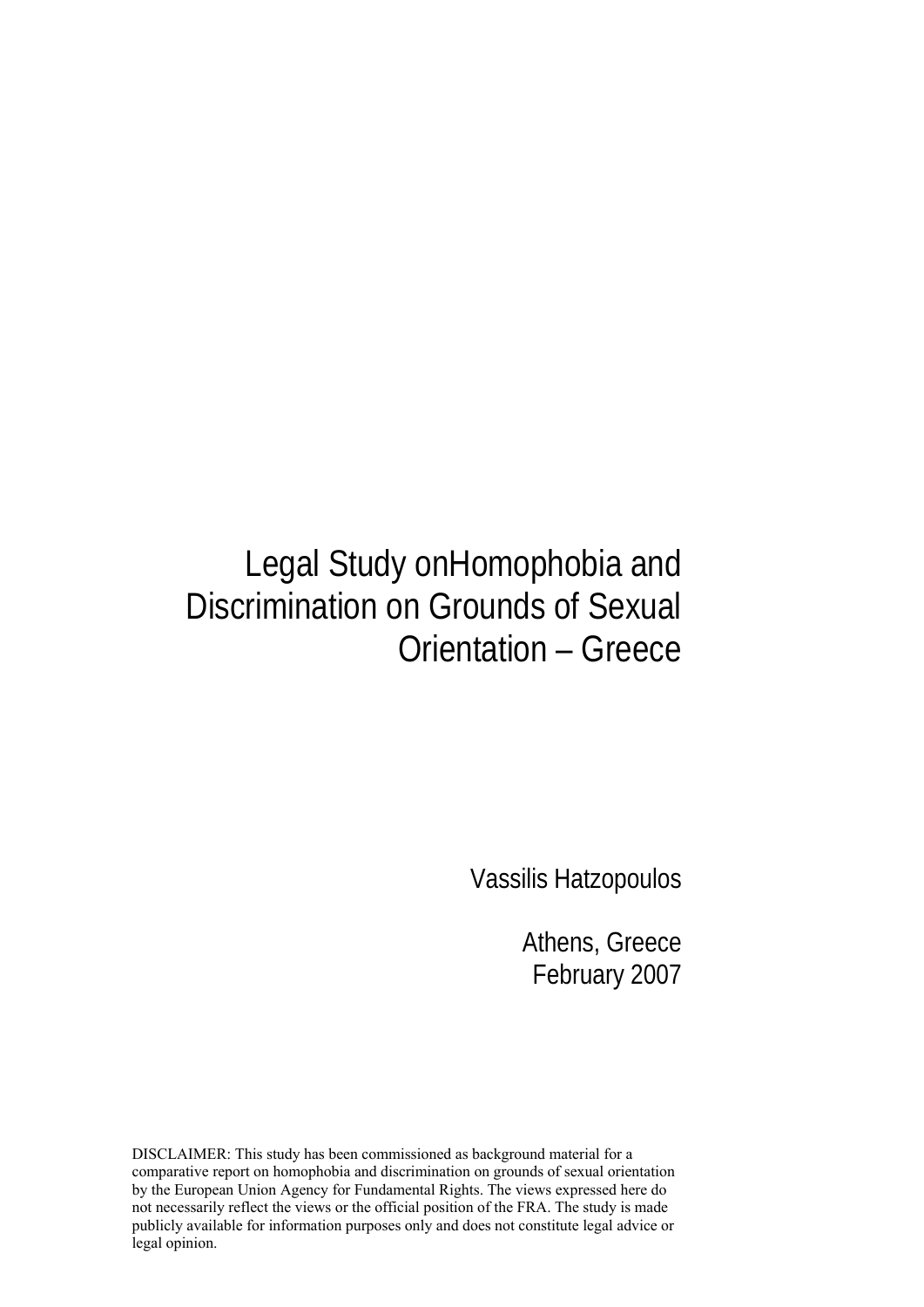# Contents

| A.        |  |
|-----------|--|
| <b>B.</b> |  |
| C.        |  |
| D.        |  |
| Е.        |  |
| F.        |  |
| G.        |  |
| H.        |  |
| I.        |  |
|           |  |
|           |  |
|           |  |
|           |  |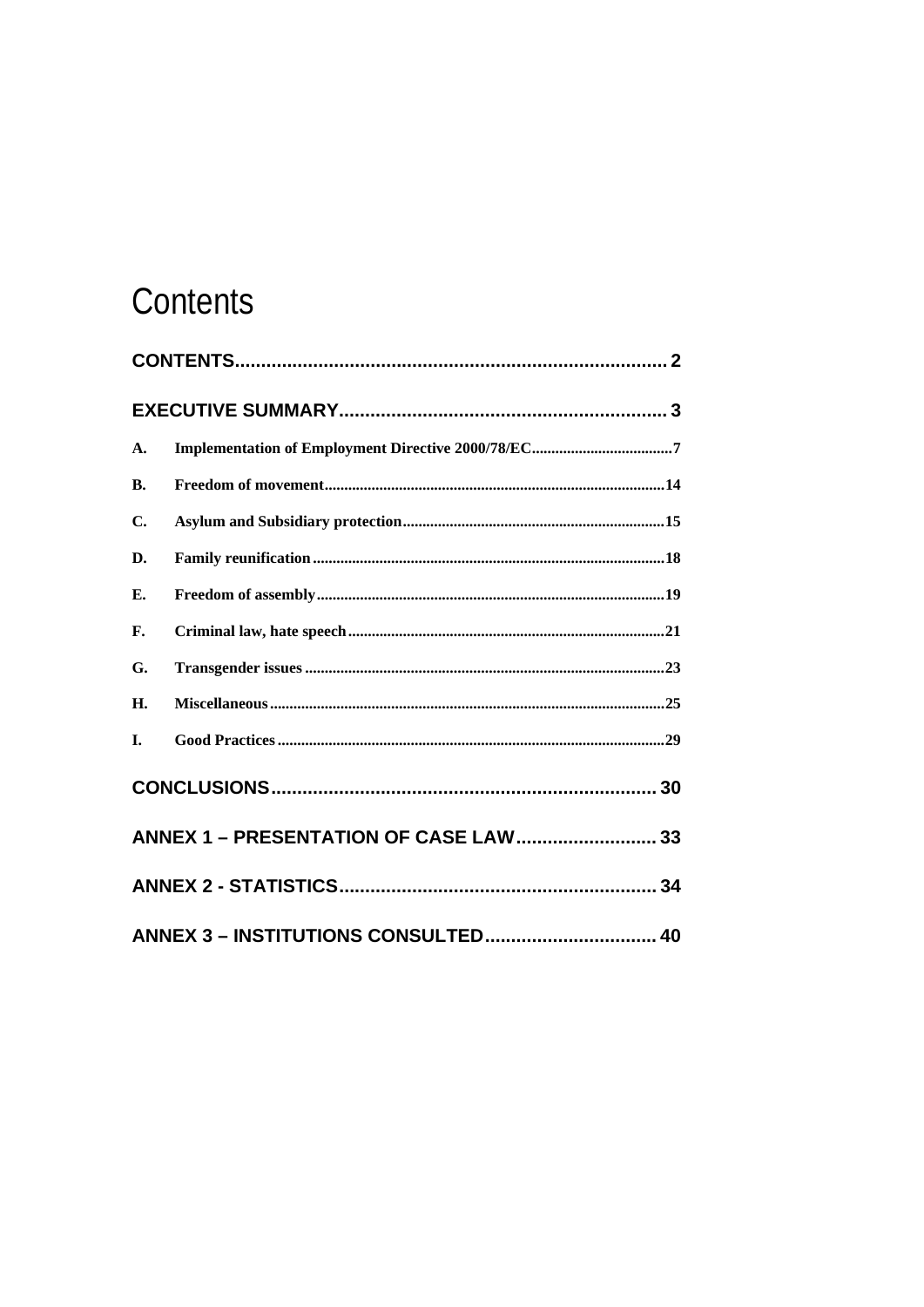## Executive summary

### Implementation of Employment Directive 2000/78/EC

- [1]. Directive 2000/78/EC (the employment non discrimination Directive) has been transposed into Greek law jointly with Directive 2000/43/EC, (the general non discrimination Directive), by Law 3304/05.
- [2]. No substantial provision of the Law seems to be raising specific problems or questions directly related to discrimination based on sexual orientation. The main substantial issue is the limited scope of the law: it only covers discrimination in respect of employment and occupation conditions, but not in other fields.
- [3]. The procedural arrangements of the Law, on the other hand, seem to be highly complex and inefficient. For one thing, the fact that victims may make use of the regular administrative law remedies does not allow for a proper examination of complaints. Further, the fact that there are three distinct (!) equality bodies, each competent to hear and to deal with different kinds of complaints, further complicates the situation. Finally, the inactivity of the equality bodies concerning the dissemination of the Law and of rights thereby accruing to individuals has been proverbial.
- [4]. The irrefutable proof that the system is badly set up and inefficiently operating, is that there has not been any complaint successfully dealt with by any of the equality bodies. Neither has there been any judicial decision, by any court or tribunal, applying the Law.

#### Freedom of movement

[5]. Under Greek law, 'free' partnerships between non married persons are not recognised for any purpose. This is true for couples of different sex and, a fortiori, for couples of the same sex. Therefore, EU LGBT citizens may gain the right to stay in Greece on their own right, provided they fulfil the relevant conditions, but not as family members. LGBTs who are not EU citizens, have no right to enter and stay in Greece as family members neither of Greek nor of other EU citizens. The same is true for their children.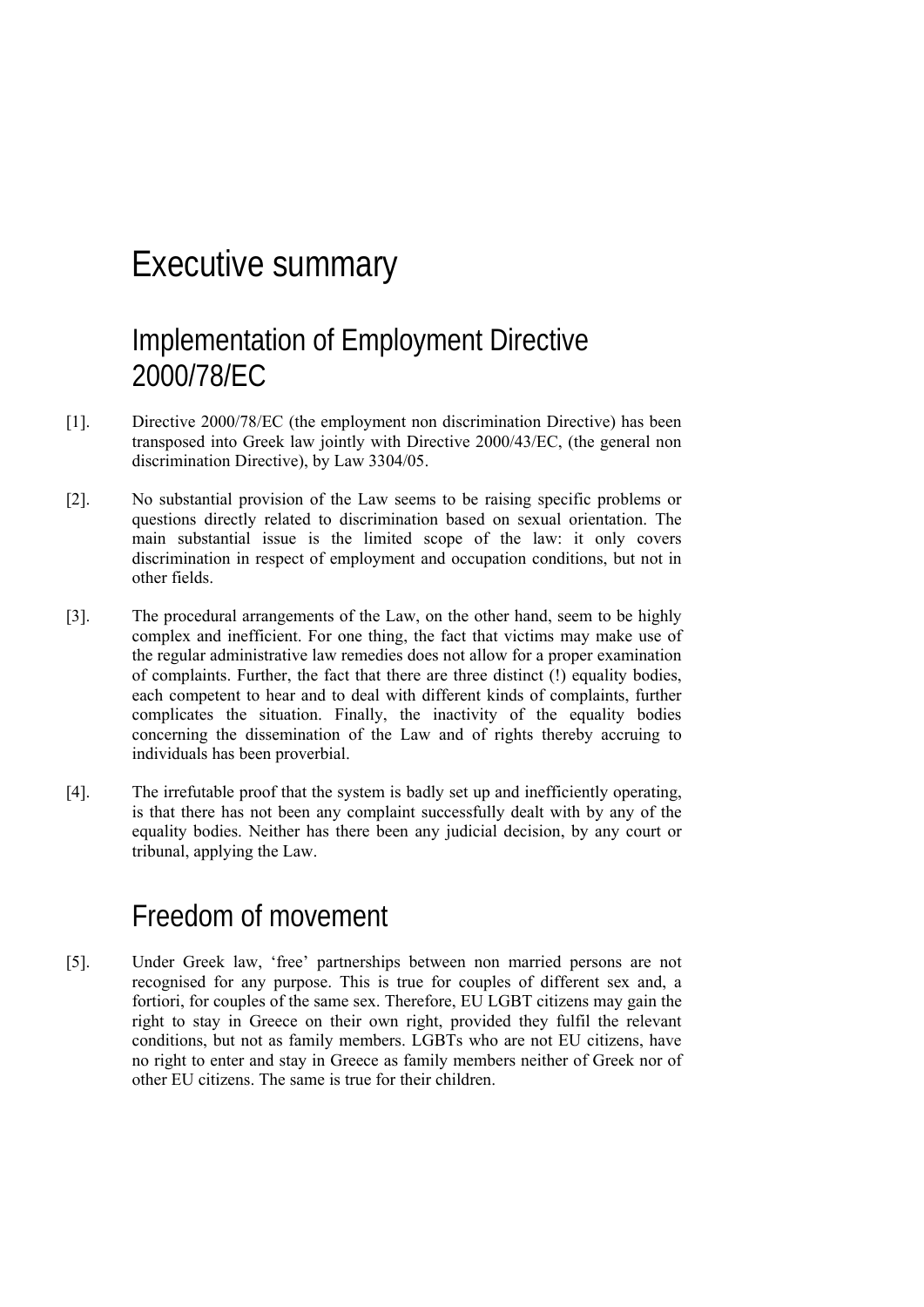### Asylum and Subsidiary Protection

- [6]. Greece has a surprisingly low percentage of recognition of refugee status, under the Geneva Convention or else. No official statistics exist on the grounds on which a) protection claims are being submitted or b) refugee status is being granted. Even if such statistics did exist, sexual orientation would not figure as a category of its own, but would come as a sub-category of 'persons persecuted for reasons of membership of a particular social group'.
- [7]. There are no binding or else clear rules on whether LGBT are considered as belonging in a particular social group. In practice, however, there have been some cases where asylum has been granted to people who have been persecuted because of their sexual orientation. These are very few, nonetheless, compared to the total number of the relevant claims, given that the vast majority of people seeking asylum in Greece come from Iraq and Iran, countries particularly hostile to LGBTs.
- [8]. In view of the findings above and those exposed under 'Freedom of Movement' it comes as no surprise that 'Family reunification' for the same-sex partner of an individual having obtained refugee status in Greece is not an issue.

### Family Reunification

[9]. The 'Family Reunification' Directive 2003/86/EC has been transposed into Greek law by Presidential Decree (PD) 131/2006. Like in all other instances where giving rights to non-married partners is at stake, the legislator's response is outright negative. The law makes no mention whatsoever of non married partners, regardless of whether they are of the same or opposite sex from the sponsor. Therefore, no LGBT partners of third country nationals residing in Greece are admitted for family reunification.

### Freedom of Assembly

[10]. Three 'Pride Parades' have been held in the streets of Athens during the last three years. Several 'Pride Assemblies' had been publicly held before 2005 in parks and squares of Athens. All necessary permissions have always been obtained without any major hurdle or delay. No homophobic demonstration or other collective manifestation has ever taken place in Greece. Police has readily offered its protection to the events, but had never had to intervene in incidents openly driven by homophobia.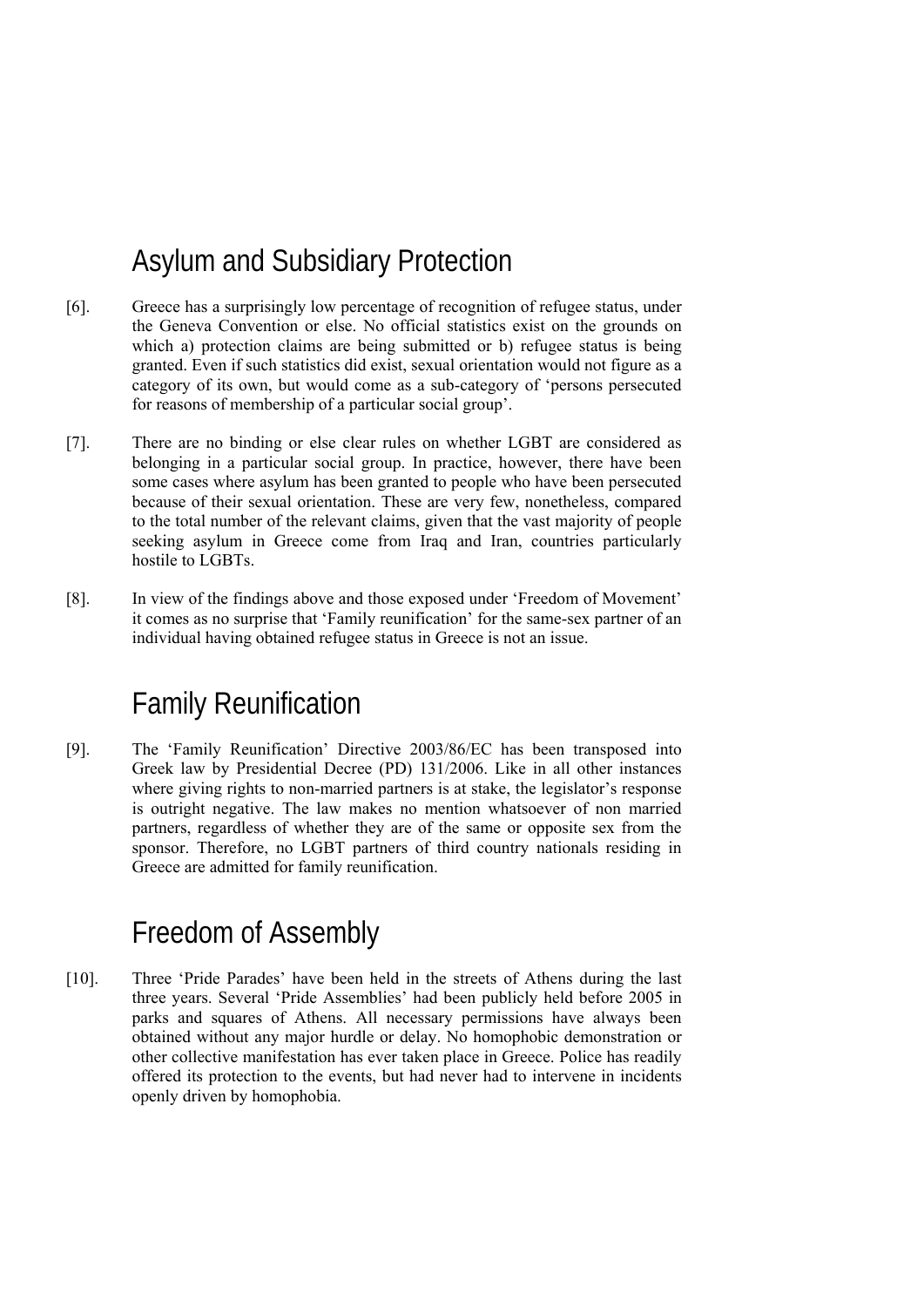### Criminal Law – Hate speech

- [11]. Hate speech in Greece is regulated exclusively by Law 927/1979. This law, however, only incriminates hate speech based on racial origin, nationality and religion. Sexual orientation does not figure among the grounds on which hate speech is prohibited and, therefore, no specific protection is offered to LGBTs. Moreover, Law 927/1979 has been idle for many years and has only been applied once in the end of 2007, in a case concerning anti-Semitism. Therefore, an extensive application of the law to cover sexual orientation is not a likely development. Victims of hate speech may use the Civil Code remedies if their name, personality, right to family life etc are being violated. These remedies, however, are of limited interest to LGBTs.
- [12]. In the Penal Code homophobia is not a general aggravating factor. On the opposite, however, Article 347 of the Penal Code incriminates some homosexual practices, clearly distinguishing them from heterosexual ones. This clearly discriminatory provision has been denounced time and again by LGBTs, their associations and several NGOs and its abolition is expected some time in the foreseeable future.

#### Transgender issues

- [13]. Trans people under the Greek legal system are a non issue, since there is not a single legal text or judicial decision dealing with them. It is not clear whether trans people are covered by legislation prohibiting discrimination on the basis of sexual orientation or on the basis of sex.
- [14]. This notwithstanding, sex reassignment is practiced in Greece and has, at least once, been covered by the general healthcare and pension fund (IKA). After sex modification is successfully operated, the person has the right to change his/her name following a relatively straight forward procedure. Marriage is also possible with a person of the opposite sex – post surgery.

#### Miscellaneous

[15]. Homophobia within the Greek society is existent but dormant. One may observe a) indifference on the part of non concerned parties and b) deception and lack of trust on the part of parties directly concerned (LGBTs and their organisations). This tacit acquiescence to homophobia is nurtured by a number of factors which are peculiar within Greek society. At least six factors may be pointed out: a) the dominant role of the Greek Orthodox Church in Greek society and its openly homophobic stance, b) the macho and/or homophobic discourse of the vast majority of politicians, c) the negative imagery put forward by the media, d) the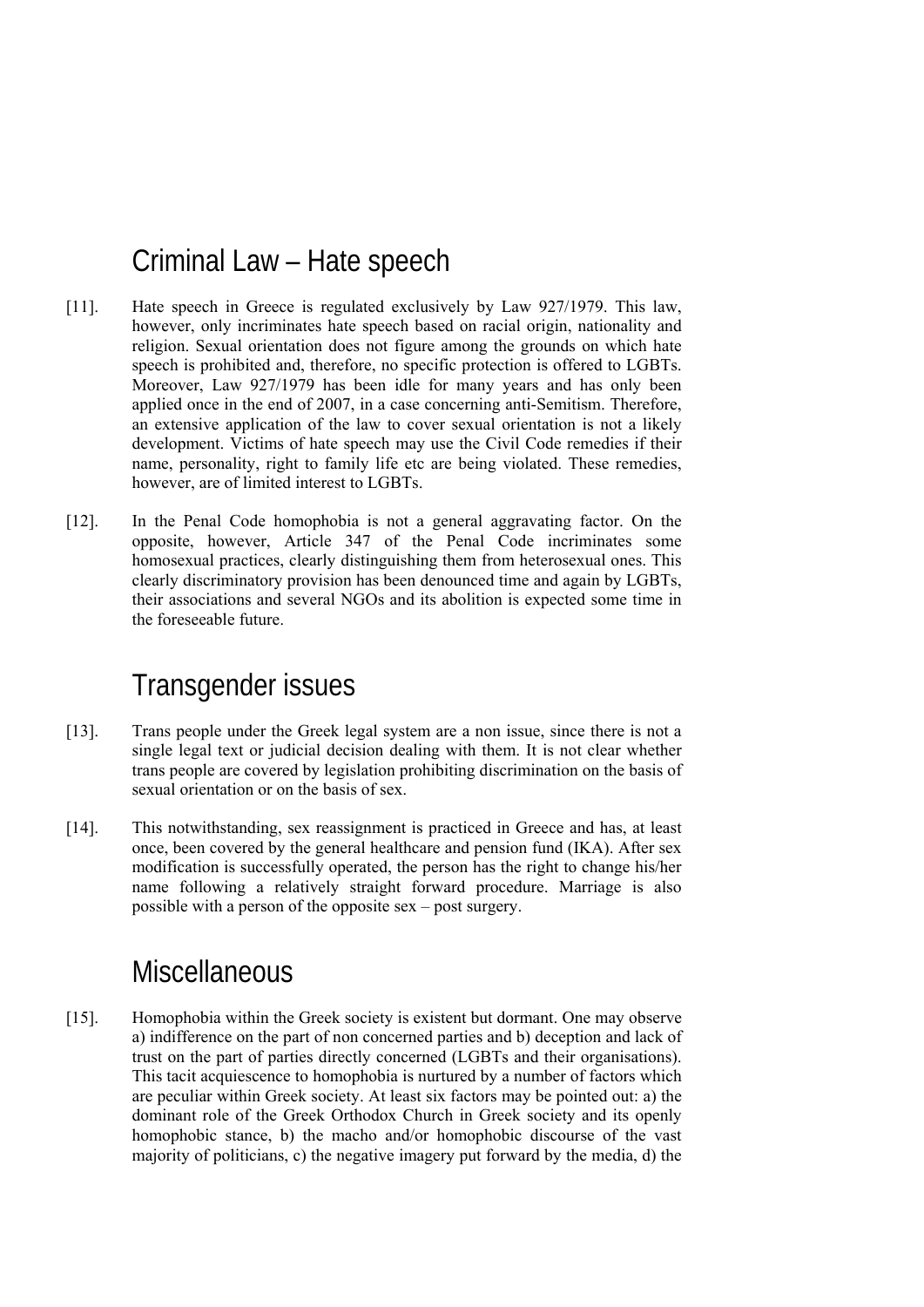role of the police, e) the absence of sexual education in schools and f) the unwillingness of all the governments to pay attention to substantiated LGBT claims and to legislate in accordance.

#### Good Practices

[16]. Almost non-existent.

#### **Conclusions**

- [17]. Homophobia and discrimination on the basis of sexual orientation remain, to a large extent, 'unspoken' legal issues under the Greek legal system. While the social realities are there, the legal system is catching up with great delay and, often, in a (willingly?) inefficient manner.
- [18]. For one thing, in Greece discrimination on the basis of sexual orientation is dealt with together with all other forms of prohibited discriminations, if at all. Second, Greece has fulfilled its obligations under the relevant EC directives in a 'minimalistic' and procedurally cumbersome manner. Third, Greece does not recognise family outside marriage, nor does it pay attention to trans issues. Finally, the institution of asylum has been severely suffering in the country which invented it.
- [19]. Therefore, there has been no judgment by any court or tribunal concerning specifically discrimination on the basis of sexual orientation. There have been virtually no claims before the equality bodies either. This shows a fundamental distrust for the procedures and bodies involved – which may be justified in view of the very poor visibility, let alone effectiveness, of these bodies. A further reason, which may partly explain the fact that the organisations involved are not as active as one would expect, is that they often are 'one door, many doorbells', i.e. the same persons bear various labels and are charged with all sorts of responsibilities and functions.
- [20]. The lack of any statistical data, official or other, is a striking feature of the Greek situation concerning homophobia. Efforts to make up for this lack of information, through direct contacts with stakeholders and competent bodies, have failed to bear fruits. This is presented in Annex III of the present study, where all the bodies contacted and their responses are being presented.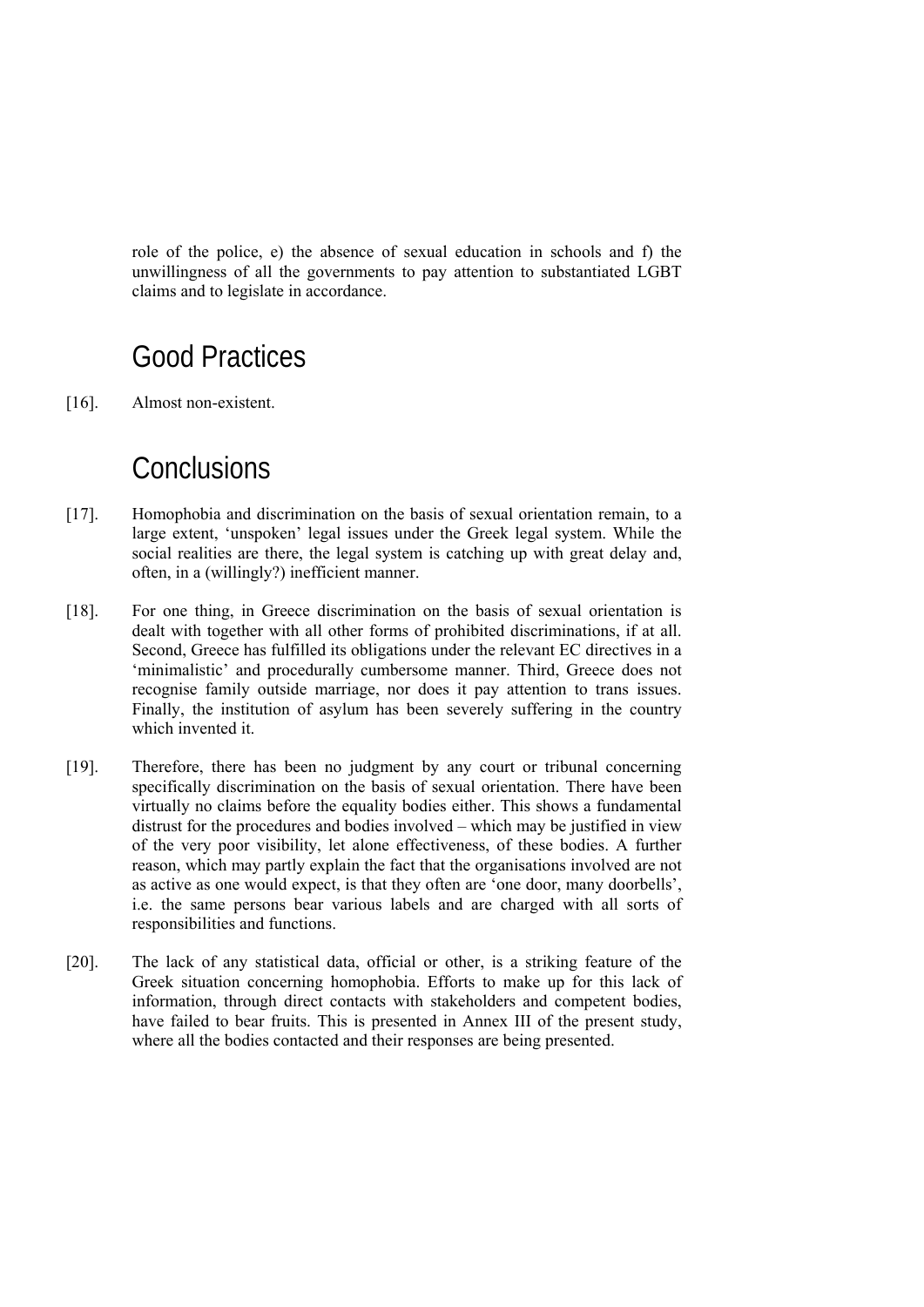## A. Implementation of Employment Directive 2000/78/EC

- [21]. Directive 2000/78/EC (the employment non discrimination Directive) has been transposed into Greek law jointly with Directive 2000/43/EC, (the general non discrimination Directive), by Law 3304/05 {Official Gazette (FEK) A 16, 27/01/05, p. 67-72, hereinafter 'the Law'}. The choice of a formal law for the implementation of the above Directives is significant, in view of the fact that the vast proportion of EC Directives is being transposed into Greek law by presidential decrees (PDs). This choice has been dictated by legal considerations, as the Directives touch upon both labour and criminal law. Moreover, this choice carries a clear political statement as it shows the importance that the Greek government attaches to the principle of non discrimination, compared to other more 'functional' rules of EC law. An undesired effect of this choice, however, has been that the Supreme Administrative Jurisdiction has been deprived of the opportunity to exercise its preventive control of legality over the transposition text, as the Jurisdiction's competence only covers PDs – not formal laws.
- [22]. The Law counts six Chapters: **Chapter 1** describes the objective of the Law and defines the concept of equality of treatment. **Chapter 2** transposes the substantial provisions of Directive 2000/43/EC (general prohibition of discrimination on the basis of race of ethnic origin). **Chapter 3** transposes the substantial provisions of Directive 2000/78/EC (prohibition of discrimination at the work place, based i.a. on sexual orientation). **Chapter 4** bears the title 'Protection'. It sets civil, administrative and criminal rules and procedures for the protection of individuals against discrimination. Further, it transposes the principles a) of reversal of the burden of proof and b) that plaintiffs may be represented by other 'legal persons', provided that their consent is unequivocally given. **Chapter 5** concerns the 'Promotion of equal treatment' which is to be achieved in two ways: a) through social dialogue with representative associations of the various categories of protected persons, conducted by the Economic and Social Committee and b) the nomination of three different bodies responsible for the extra-judicial examination of allegations of discrimination. **Chapter 6** contains final and transitional provisions.
- [23]. Several commentators have underlined the pros and cons of the Law, but none has ever focused on the issue of discrimination on the basis of sexual orientation.
- [24]. No substantial provision of the Law (contained in Chapters 1-3) seems to be raising specific problems or questions directly related to discrimination based on sexual orientation. The only issue, raised by the National Committee for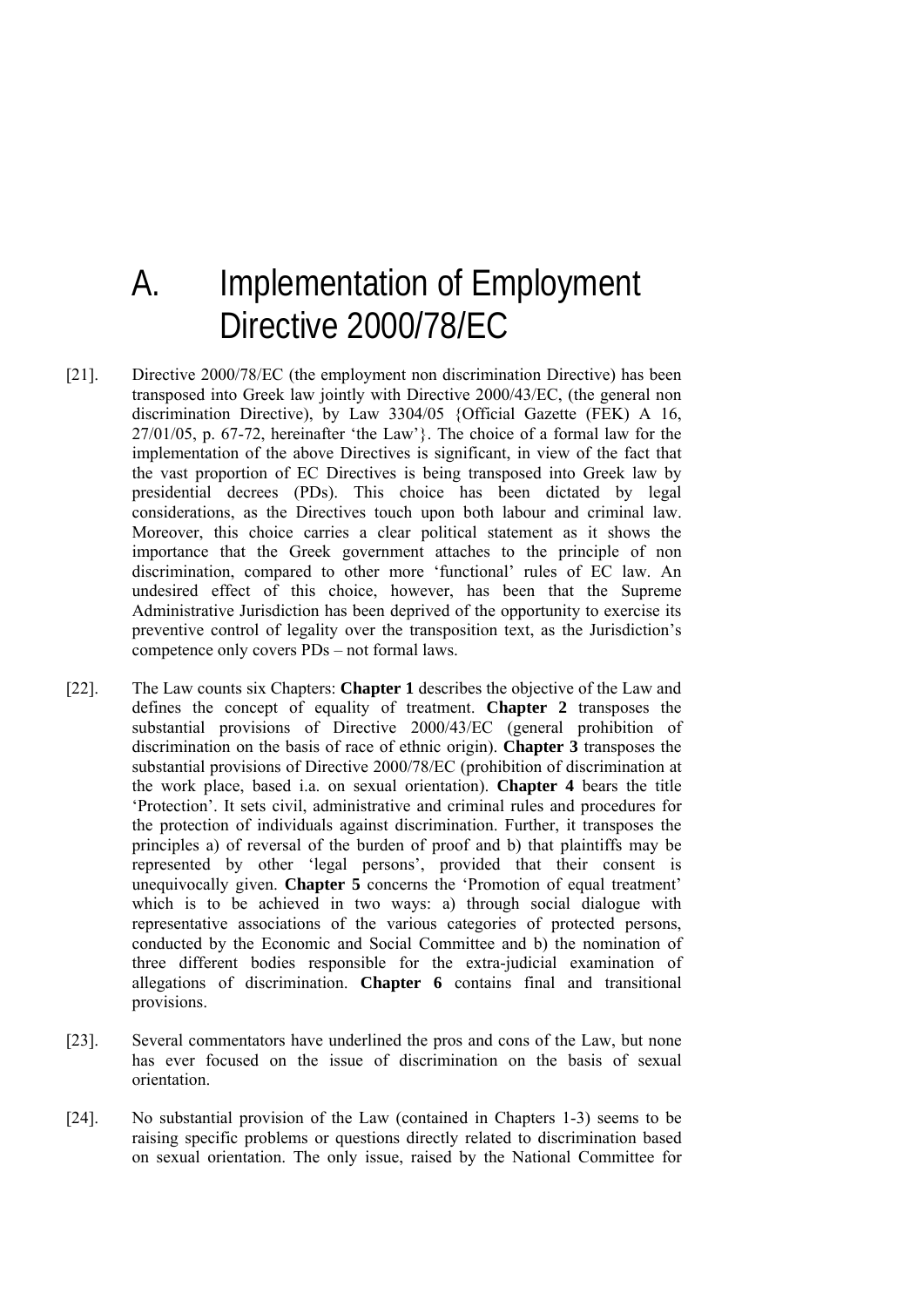Human Rights (NCHR – Εθνική Επιτροπή για τα Δικαιώματα του Ανθρώπου) and by Amnesty International and taken over by the Greek Economic and Social Committee (ECOSOC, Οικονομική και Κοινωνική Επιτροπή) in its first report for the implementation of the  $law<sup>1</sup>$  is a translation problem. The world 'sexual' has two translations in Greek: one, more formal and etymologically linked to procreation (γενετήσιος) and another one more colloquial and closer semantically to pleasure (σεξουαλικός). In the Law the former is being used and this could entail some bias against persons who do not aim in procreating.

- [25]. The second observation concerning the substantial content of the Law is its limited scope. The Law prohibits discrimination on the basis of religion, other convictions, handicap, age and sexual orientation only in respect of employment and occupation conditions. The Law itself does not cover discrimination in other fields, such as education, public goods and services etc. What the Law does, however, is that it foresees the extension of its own scope by means of a PD (Article 27). The adoption of a PD should be easier and more fast-track than the amendment of the Law itself, despite the fact that the initiative for the adoption of the relevant decree is shared between three Ministers: Economy and Finance, Employment and Social Protection and Justice. To date no such decree has been adopted and we are not aware of any motion in this direction.
- [26]. The procedural arrangements of the Law, on the other hand, require some more extensive commentaries. The Law provides (quasi-)separate remedies for discriminations occurring in three distinct situations: a) by the public administration and subordinate or attached bodies, b) by private persons in general, c) by employers in particular. For each one of these categories the Law provides for a 'general' remedy, borrowed from other fields of law, and for a 'specific' body responsible for mediating and monitoring the application of the principles of the Law. The procedural arrangements described below cover any form of discrimination, irrespective of the ground(s) on which it is based.
- [27]. For discriminations inflicted by the administration and its bodies, the Law (article 13) makes it possible to use the same means of administrative review available under general administrative procedure, in order to obtain the reformation or repeal of unfavourable individual administrative acts (Law 2690/99, Articles 24-26). The plaintiff has to submit his/her plea to the authority which adopted the act or to the hierarchically superior one, without any time limitation. The administrative authority has to respond within 30 days, and if it fails to do so (which is very common in practice) it is deemed to have rejected the plea. The refusal of the authority (express or implicit) may be challenged before the administrative courts and tribunals. The above system, however, has three important shortfalls. First, it is unclear whether the submission of the administrative review procedure suspends the 60-day time limitation for introducing annulment proceedings before the administrative

-

<sup>1</sup> According to Article 18 of the Law, the ECOSOC should lead the social dialogue on issues of discrimination, publish a yearly report, make recommendations to the Government etc. For its first (2005) report see http://www.oke.gr/gnomes/gnomes%202006/T\_157.pdf.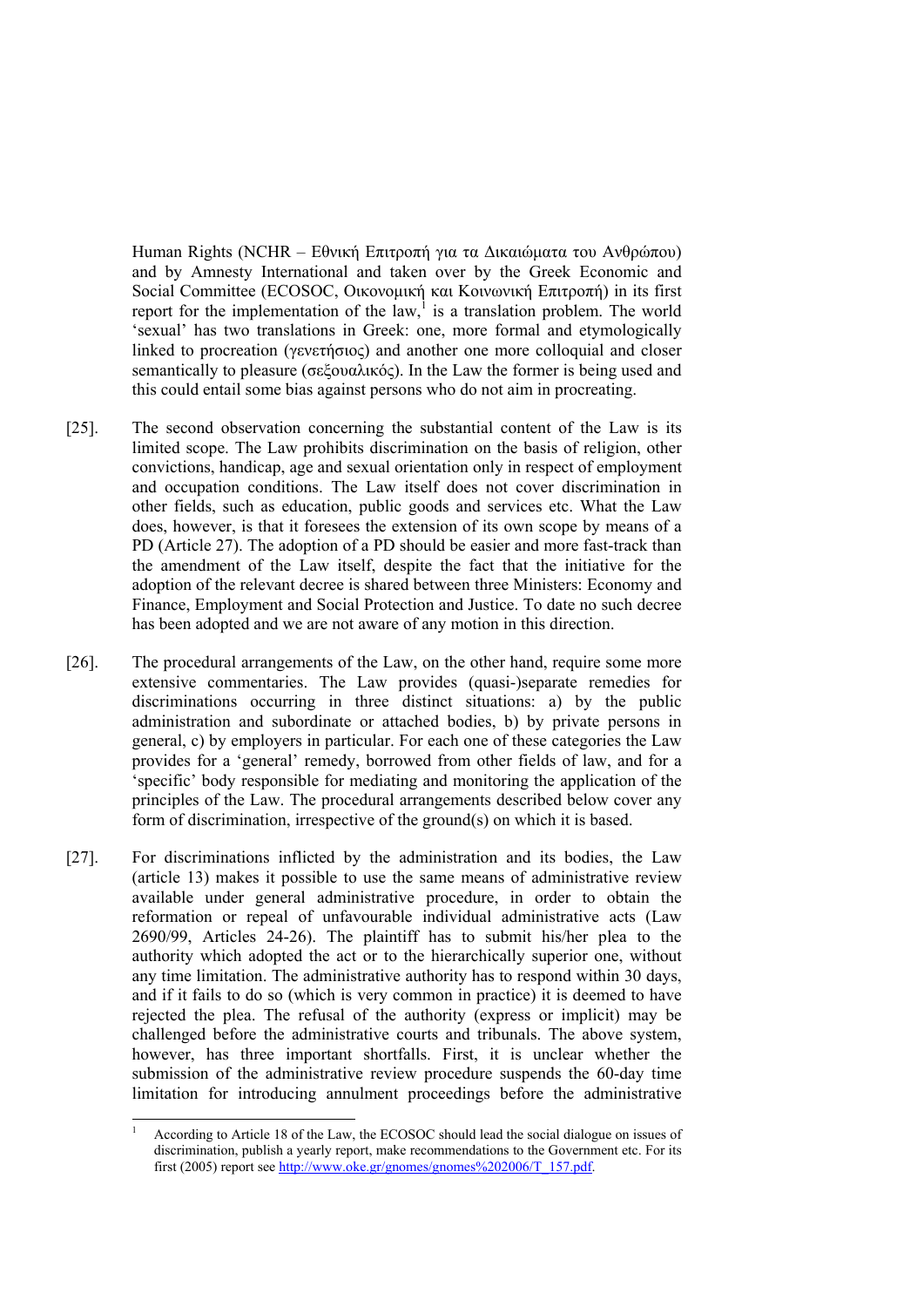courts and tribunals. Therefore, many plaintiffs prefer to go directly to the courts against the prejudicial act, or at least to initiate simultaneously both procedures. Second, the submission of the plea for administrative review has no suspensive effects, unless the authority expressly decides so  $-$  a possibility which materialises almost under no circumstances. Third, as stated above, administrative review proceedings may only be introduced against *individual* administrative acts – not regulatory ones. This may be specifically relevant for LGBT people: one of the objectives of the EC Directive is to open up the categories of persons having the right to raise a discrimination plea, even if they are not directly and individually concerned – an objective which may not be served by the general rules on admissibility.

- [28]. For discriminations inflicted by the administration and its bodies the Law names as equality body the Greek Ombudsman (Συνήγορος του Πολίτη). According to the Law, the Ombudsman has the power to investigate cases of discrimination and, where an actual problem is identified, to undertake mediation. Mediation takes the form of informal contacts and of a written 'opinion' which is sent to the failing administration and is also made public. However, there is no way in which the Ombudsman may oblige the administration to change its decisions or practices, or to offer compensation or other relief to the aggrieved party. The activities of the Ombudsman are being regularly publicised in its website and through its Annual Report to the Parliament. Despite the fact that no such clear obligation stems from the Law, the Ombudsman has developed the habit of including its special report as an equality body (obligation created by the Law) in its Annual Report.
- [29]. In its 2005 annual report as an equality body the Ombudsman had dealt with only one case of discrimination on the basis of sexual orientation. In (Ombudsman) case 2967/2005 a non-Greek post-graduate student of the University of Athens complained that the expulsion measures taken against him by the University authorities were grounded on his sexual orientation. The Ombudsman dismissed the claim and found that the measures were based on the personal conduct of the complainant and that, in any event, this case could not come under the Law, since the alleged discrimination concerned access to education, not to employment or occupation. In its 2006 annual report the Ombudsman observes that its new functions as an equality body have been better disseminated with the result that the total number of claims under the Law 3304/05 (all types of discrimination) has doubled to 51. However, in 2006, not a single case referred to the Ombudsman concerned discrimination based on sexual orientation! The Ombudsman's annual report for 2007 is not yet available.
- [30]. Discrimination in the workplace is being dealt with under labour law and is liable to administrative fines ranging from 1,000 to 30,000 euros. The role of 'equality body' in the field of employment is entrusted to the Employment Inspection Body (Σώμα Επιθεώρησης Εργασίας). This (like the Ombudsman) is a pre-existing body, enjoying extensive inspection powers. Its task is to make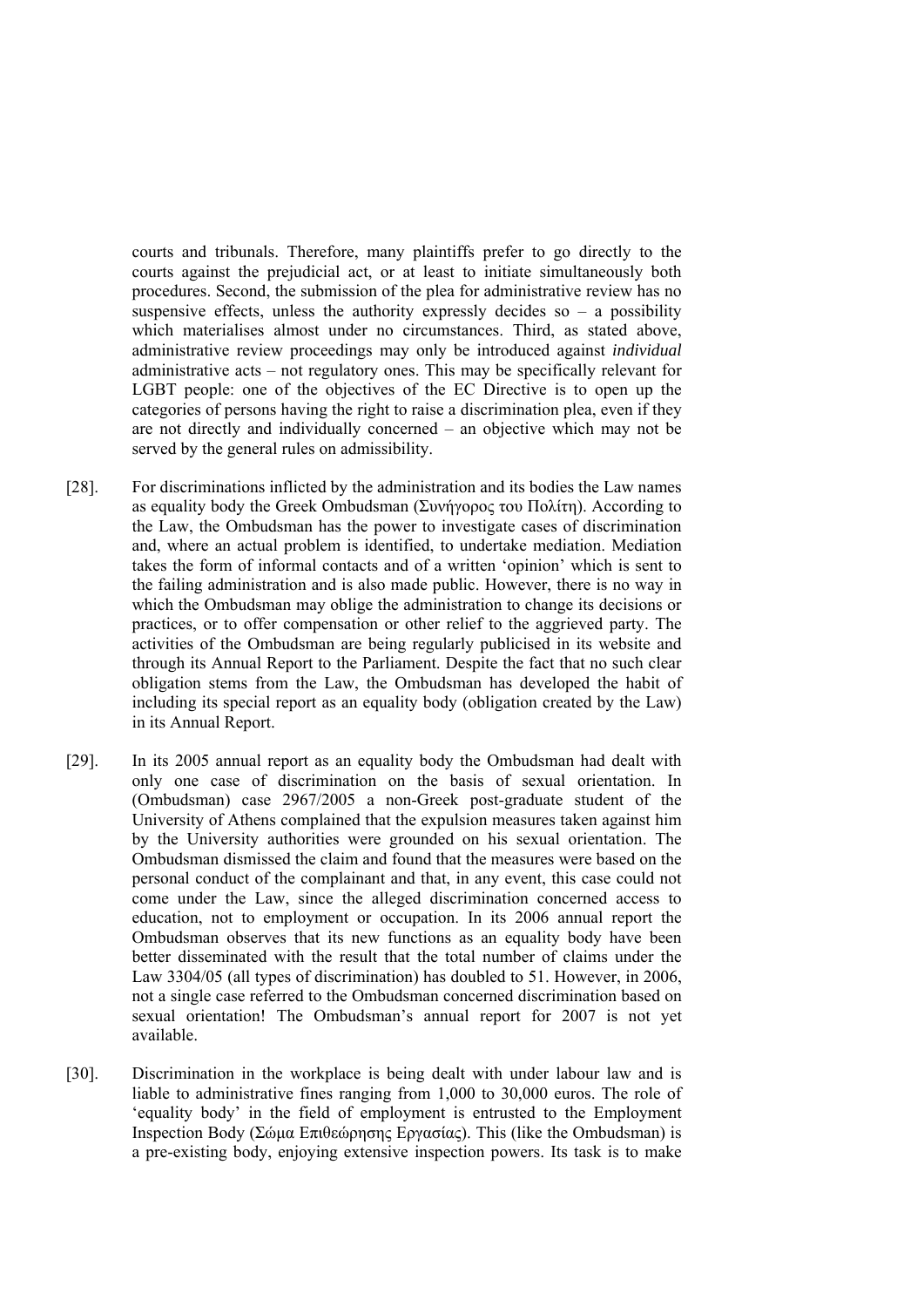sure that the main rules of labour law are actually applied. Through 'down raids', document inspections, investigations, cross-examinations etc, the Employment Inspection Body makes sure that all employment is duly declared, paid leaves are respected, overtime work is paid for etc. By virtue of the Law, this Body is also empowered to check for the existence/occurrence of discriminations in the workplace. As an 'equality body' the Body may a) participate in any conciliation effort between the parties, b) emit a summary report on the reasons due to which such a conciliatory effort failed, c) give its opinion, on its own motion or on probe by the Minister of Justice, on the interpretation of the Law, d) draw reports on the application and promotion of equal treatment. However, this body has no website were it could publicise its actions and its findings and has never published a report under its capacity as an equality body. However, the Employment Inspection Body has responded to the requests for information by the ECOSOC, both in 2005 and in 2006, and has stated that no cases of discrimination under Law 3304/05 have ever been reported to it. The same information was provided in a written reply to our request for information, in the beginning of 2008 – covering thus the year 2007. This finding is somehow contradicted by the information given to the ECOSOC for its 2006 annual report by the Department of Equal Opportunities of the Ministry of Employment and Social Protection.<sup>2</sup> This Department, entrusted by the Law with the obligation to offer operational support to the Employment Inspection Body for the application of Law 3304/05, has responded that six cases of discrimination had been reported to it. However, the Department did not specify the grounds of the alleged discriminations, nor did it state how it actually dealt with each one of these cases.

[31]. For all other cases of discrimination (i.e. when the source of discrimination is not a public authority or an employer), the Law establishes a new 'equality body', the 'Equal Treatment Committee' (Επιτροπή Ίσης Μεταχείρισης). This is a body created within the Ministry of Justice, its members are named by the Minister, it is presided by the Secretary General for Justice, its operations are manned and its logistics supported by services of the same Ministry. The fact that the Equal Treatment Committee has limited independence has been highlighted,<sup>3</sup> but this may not be dramatic in itself<sup>4</sup> to the extent that the Committee only takes care of disputes arising between individuals – no administration is involved. The Equal Treatment Committee has the same powers (investigative etc) and functions (mediation, reporting etc) as the Employment Inspection Body (above para. [30]). It would seem, however, that the Equal Treatment Committee has been pretty much idle since its setup, one of the reasons being that it is understaffed. The fact is that the Committee has

 $\frac{1}{2}$ For the 2006 ECOSOC report see.

http://www.oke.gr/gnomes/gnomes%202007/GNOMH\_183.pdf.

Among others by the Ombudsman in its Annual Report as an equality body for 2005, p. 14 and by the ECOSOC in its 2005 Annual Report, p. 28, see http://www.oke.gr/gnomes/gnomes%202006/T\_157.pdf.

The developments which follow, however, make clear that the lack of independence does indeed impair the functioning of the Committee.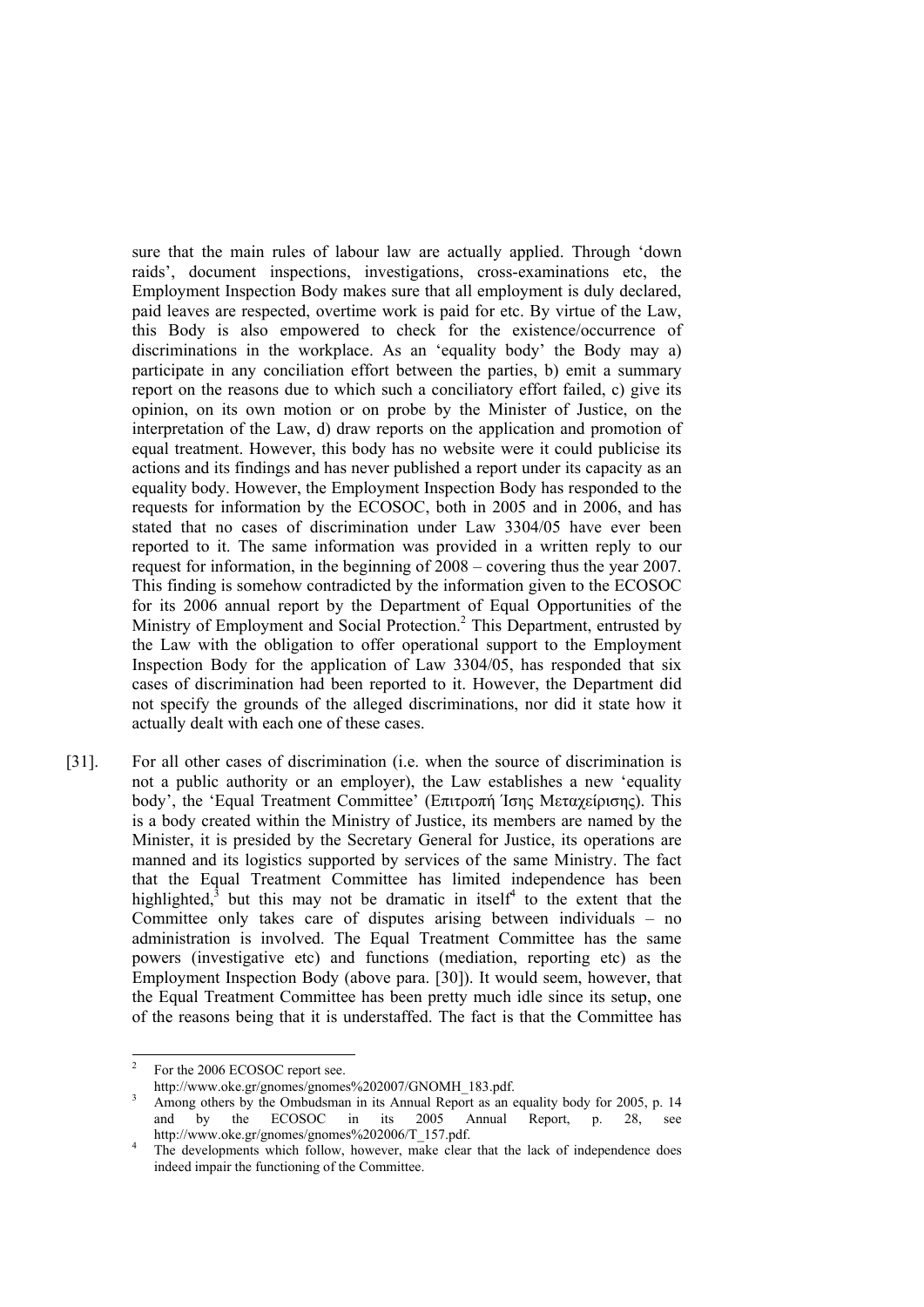no webpage (not even as part of the webpage of the Ministry of Justice) and has not yet published any yearly report. More importantly still, it has even failed to respond to the request for information addressed to it by the ECOSOC for both 2005 and 2006. This notwithstanding, the Equal Treatment Committee has responded to our request for information (in January 2008) and has stated that no case of discrimination on the basis of sexual orientation has ever been reported to it. The Ombudsman in its 2006 annual report states that the members of this Committee have occasionally met merely for coordination purposes, but this may just be a decent way to cover the Committee's idleness.

- [32]. Last but not least, the Law institutes penal sanctions for those who discriminate in the course of their commerce and/or the delivery of goods or services: imprisonment, 6 months to 3 years and fines, 1,000 to 5,000 euros. It is not clear whether this possibility also covers public goods or services. In any event, if the author of the discrimination is a public administration, only its employees (civil servants) are liable to be prosecuted, but actions of that kind are only exceptionally successful. A further uncertainty – and an important one – is whether proceedings may only be initiated by the victim of discrimination or, on the contrary, by the magistrature itself. The Law repeals and replaces the equivalent provision of Law 927/1979 (for this law see below under F) which, (since a modification introduced in 2001) opened up the way for the magistrature to pursue perpetrators of discriminations on its own motion. The Law, however, as it now stands, is silent on this issue.
- [33]. In court hearings, whether criminal or administrative, none of the three 'equality bodies' may constitute parties, for lack of legal personality and of the necessary empowering provisions in their constitutional acts. The best way in which they can assist the plaintiffs in judicial proceedings, is through issuing their reports, for each individual case, in time for them to be taken into account by the competent court or tribunal. Most magistrates would pay the utmost attention to the findings of any of the 'equality bodies' and would act in accordance. A further way in which the 'equality bodies' could be of help, would be by allowing their members/personnel who have dealt with any particular case, to testify before the court or tribunal hearing the same case – this, however, does not seem to be the current practice.
- [34]. Article 9(2) of the Directive is transposed through Article 13(3) of the Law. The scope of the latter, however, is more restrictive than the former, in several ways. First, contrary to the Directive which opens up the right of action to 'associations, organisations or moral persons', the Law only speaks of 'legal persons'. Despite the fact that associations under the Civil Code do have legal personality and that the same is true for most organisations, legal personality is always conditional upon the fulfilment of specific formalities. It would seem that the more general formulation of the Directive was intended to open up the right of action to any interested party, rather than to impose formal requirements. Second, the Law makes admissibility of legal persons conditional upon the fact that their constitutive acts specifically provide for such procedural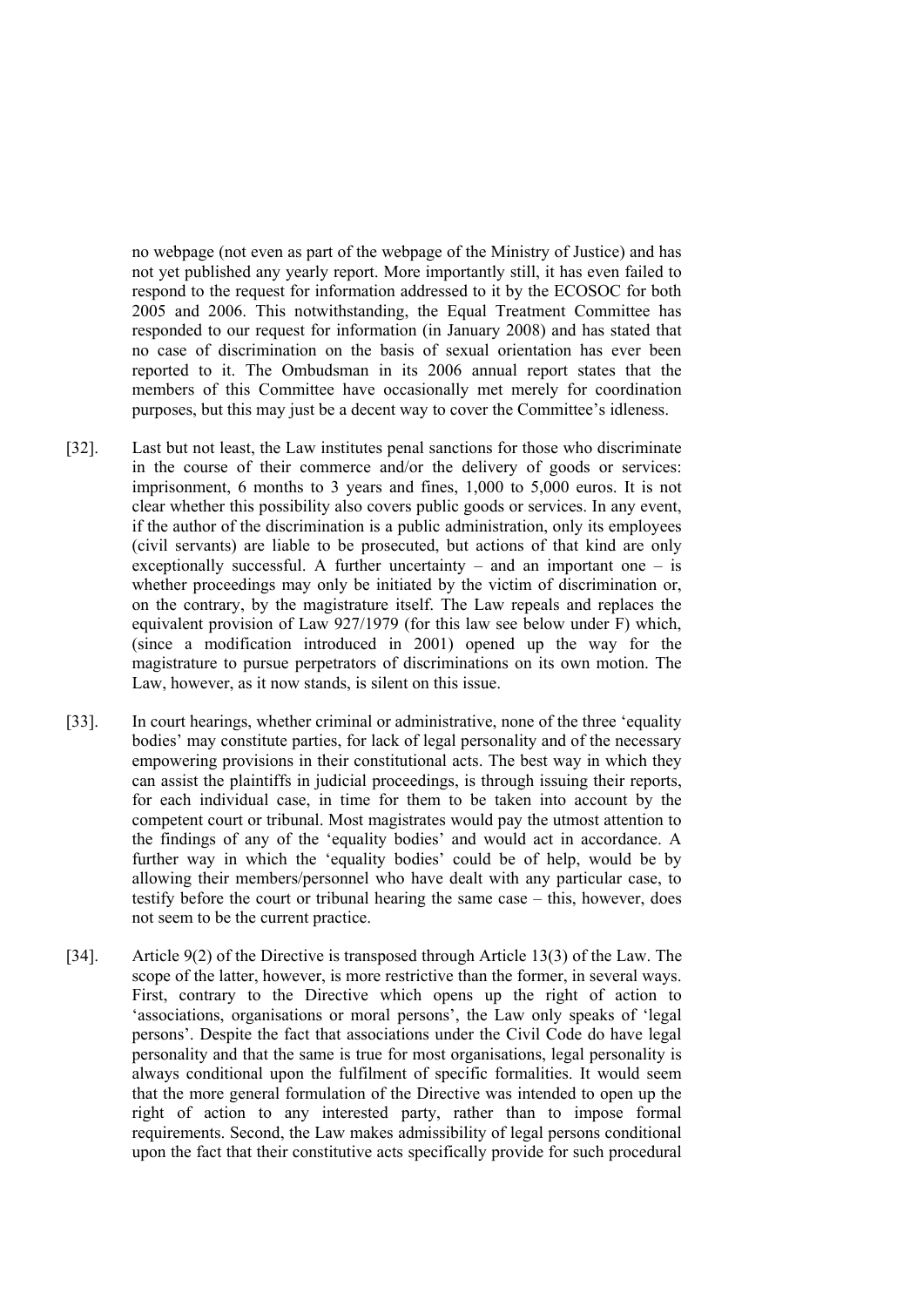interventions to be carried out by them – a more general *locus standi* based on their general aim being insufficient. Third, while the Directive allows such third parties to act 'on the behalf *or* in support' of the victim, the Law opens up only the former possibility. Fourth, the Law states that such representation is only possible provided the victims have given their express consent through a notary act (power of attorney) or an authorisation signed before a public authority. This is not a direct limitation of the scope of protection wanted by the Directive, but in practice it may prove an important 'filtering device', especially for LGBTs who may shy away from such formalities.

[35]. In Greece there are several bodies representative of LGBT people, most of them run on a 'personal basis' by one or several activist members, having very limited resources and, often, limited territorial scope. There are few bodies assuring wider representation and having legal personality. These are:

> a) Homosexual and Lesbian Community of Greece (Ομοφυλοφιλική και Λεσβιακή Κοινότητα Ελλάδας – ΟΛΚΕ), an association created in 2004 (http://www.olke.org),

> b) Hellenic Community of Homosexuals (Ελληνική Ομοφυλοφιλική Κοινότητα – ΕΟΚ), a non profit company created in 1988 (http://www.gayhomes.net/eok/ ),

> c) Sympraxis (Σύμπραξη κατά της Ομοφυλοφοβίας), an association created in 1995 and based in Thessaloniki (http://www.geocities.com/sympraxis/) and

> d) Solidarity Association of Greek Transgender and Transexuals (Σωματείο Αλληλεγγύης Τραβεστί – Τρανσέξουαλ Ελλάδος), an association created in 2003 (http://www.satte.gr/ ).

- [36]. To date, however, most representative organisations have used petitions on line, letters to members of the Greek and/or European Parliament, letters to Ministers, press releases and other 'political' means of intervention, rather than their procedural rights under the Law. $5$
- [37]. Other organisations having a legal personality and an expressed purpose to monitor and combat discrimination – though not specifically related to sexual orientation – are, the Greek Helsinki Monitor (http://www.greekhelsinki.gr ), Amnesty International Greece (http://www.amnesty.org.gr) and Antigone Information and documentation centre on racism, ecology, peace and non violence (http://antigone.gr ).
- [38]. Law 3304/05 simultaneously transposing into Greek law both Directives 2000/78/EC and 2000/43/EC has never been applied by any Greek court or

1

<sup>5</sup> For an example of this kind of intervention, see below, under C, for the case of the Iranian asylum seeker known as 'Alex'.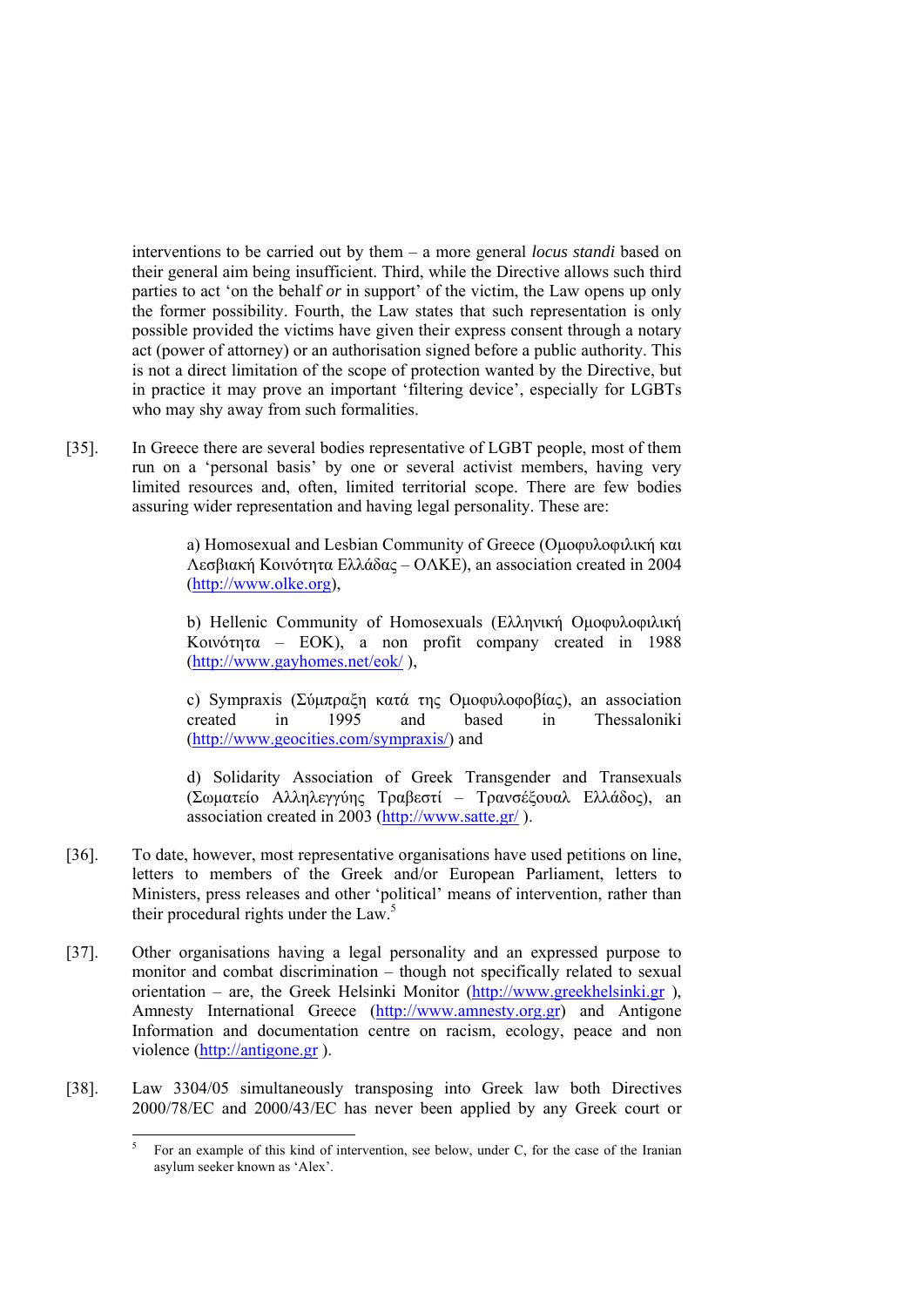tribunal. More precisely, by the end of 2007, no judgment or decision applying any of the law's provisions had been published.<sup> $6$ </sup> This may be due to the fact that the law only came into force a couple of years ago and that legal proceedings before most jurisdictions would take longer before a final judgment is published – while it is difficult to grant interim measures on the basis of the Law. A further reason is that – contrary to Law 3304/05 – most laws in Greece contain various provisions unrelated to one another, and few people, but directly interested parties, follow regularly the legislative production. Therefore, the lack of awareness of the possibilities opened up by the Law, may constitute an important drawback to its application.

[39]. On a more positive note, Directive 2002/73/EC 'amending Council Directive 76/207/EEC on the implementation of the principle of equal treatment for men and women as regards access to employment, vocational training and promotion, and working conditions' has been transposed into Greek law by Law 3488/2006 (FEK A 191, 11/09/06). This Law contains many concepts and uses many of the procedural arrangements in common with Law 3304/05. The more recent law, however, is better drafted than Law 3304/05, not least because a) it uses the term 'sexual' orientation as in 'having sex' rather than in 'procreating', b) it allows for greater intervention of organisations and unions in the various procedures and c) it names a single equality body, both for publicly and privately inflicted discriminations: the Ombudsman. It is to be hoped that in the forthcoming future – and following the Ombudsman's suggestion to that effect<sup>7</sup> – the two protection systems will merge on the line of the one instituted by the most recent law.

-

<sup>6</sup> Research based on 'NOMOS', the most reliable and complete legal database on Greek law and on reviewing all the legal periodicals and journals active on 'rights' literature.

Ombudsman's annual report for 2006, p. 250.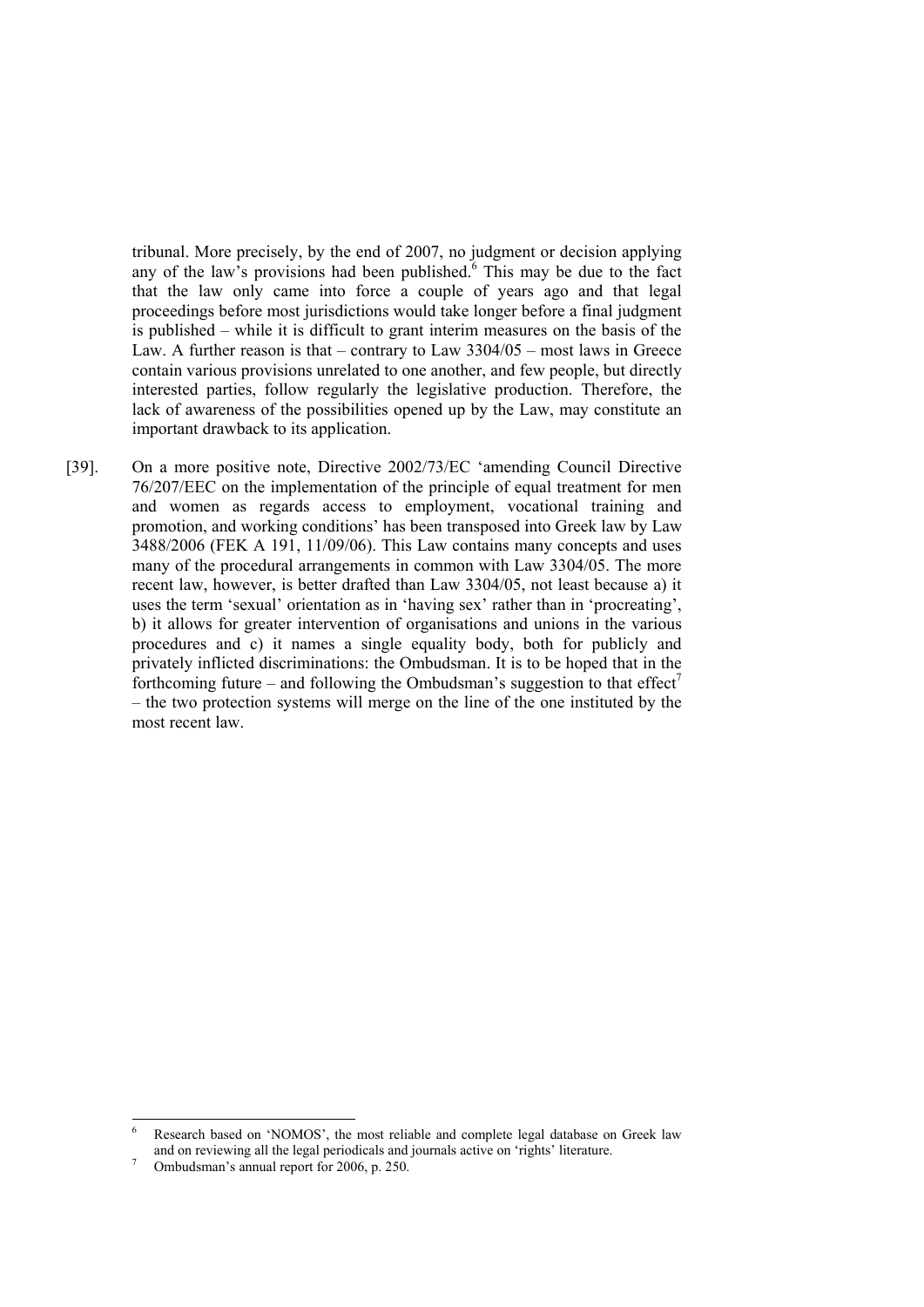## B. Freedom of movement

- [40]. Under Greek law, 'free' partnerships between non married people are not recognised for any purpose. This is true for couples of different sex and, a fortiori, for couples of the same sex. The legislator has failed to respond to evolving social realities, possibly because of the important role the Orthodox church has been playing in Greek politics, especially during this last decade. It is unlikely that this will change under the current 'conservative' government.
- [41]. More alarmingly still, as recently as 2005 and 2006 the Highest Civil Jurisdiction, the Hareios Pagos (Άρειος Πάγος) has held that, after many years of common life and after growing their common children together, the unmarried opposite-sex partner of a deceased man, could claim no damages whatsoever for the death of her partner (cases 343/05 and 1735/06).
- [42]. Accordingly, PD 106/2007 (FEK A 135, 21/6/07) which transposes into Greek law Directive 2004/38/EC, uses an extremely restrictive definition of family members and only refers to spouses. In the light of the jurisprudence referred to in the previous paragraph, there is no way in which this extremely restrictive definition of family, contained in a legal act as recent as the PD 106/2007, may be interpreted to cover same sex partners in the foreseeable future.
- [43]. It is also worth noting that a draft law put forward by the current government for the recognition of registered partnerships (cohabitation pact) specifically excludes from its scope same sex couples.
- [44]. Therefore, EU citizens may gain the right to stay in Greece on their own right, as direct beneficiaries of Directive 2004/38/EC, but not as family members of other EU citizens of the same sex already residing in Greece. No relevant statistics are available.
- [45]. LGBTs who are not EU citizens, have no right to enter and stay in Greece as family members neither of Greek nor of other EU citizens. The same is true for their children. Again, no statistics are available.
- [46]. The lack of statistics may be alleviated by the fact that from direct contacts we undertook with the Department of the Interior Ministry responsible for legislative coordination in the field of immigration, we learnt two things. First, that a 33-page long Circular (n. 4174/28-2-08) has been issued explaining how family rights of EU citizens should be implemented and nowhere in this lengthy document is there a mention to the eventuality of same-sex spouses, registered partners or, else, couples. Second, that until now no such cases have been faced.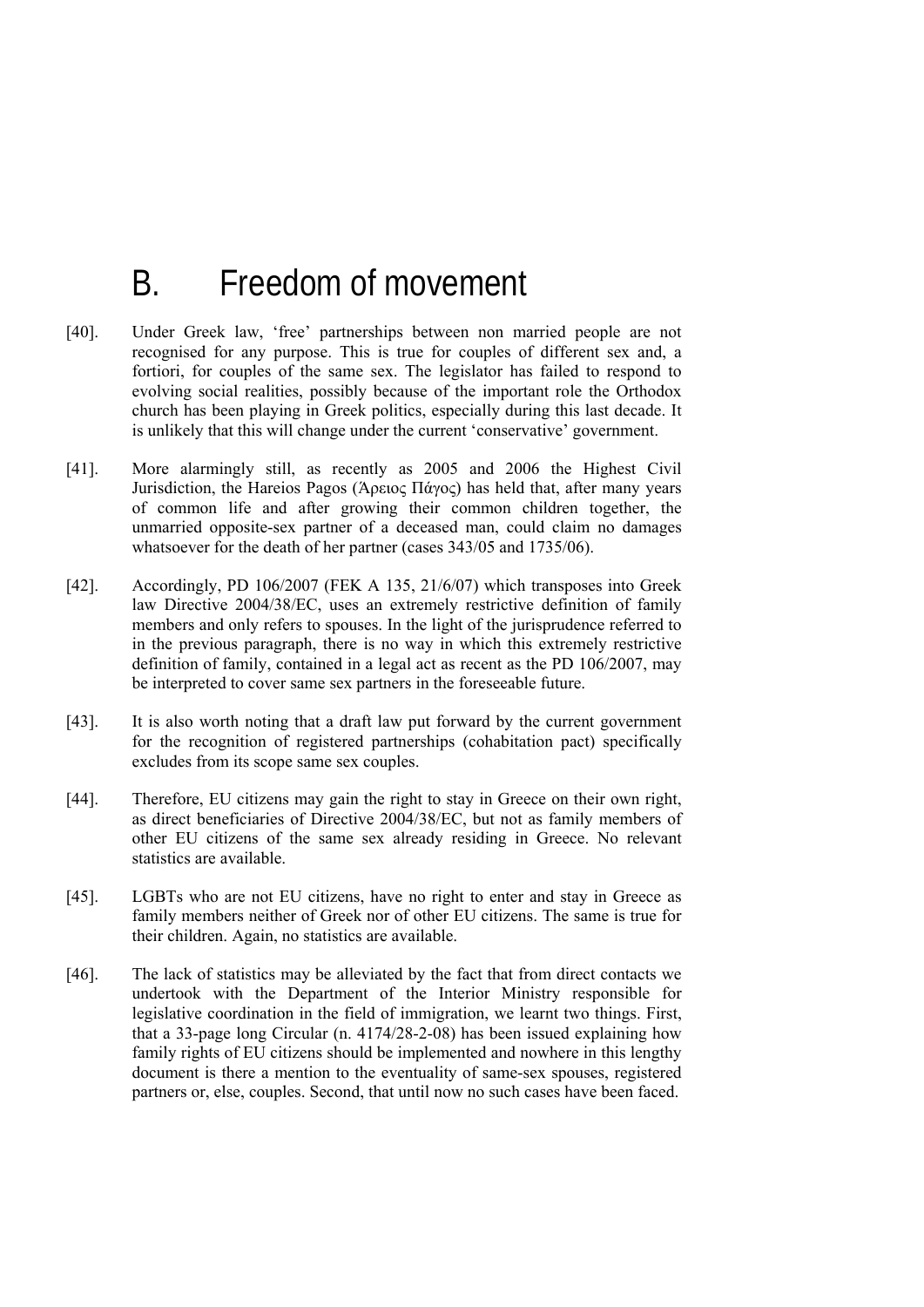# C. Asylum and Subsidiary protection

- [47]. Greece clearly lags behind most other Member States in the way it implements the asylum directives. From the various EC directives in this field of law, only Directive 2001/55/EC on massive influx of asylum seekers has been transposed timely. The only other EC text to be implemented is the 'procedures' Directive 2003/9/EC, which was transposed as late as the end of 2007 (by PD 220/07, FEK A 251, 13.11.07) only after the condemnation of Greece by the ECJ in case C-72/06, *Commission v. Greece*, of 19 April 2007. On the contrary, implementation of the 'qualification' Directive 2004/83/EC is still pending.
- [48]. This notwithstanding, Greece is fully bound by the 1951 Geneva Convention and the 1967 New York protocol on the protection of refugees – and, of course, by the 1950 European Convention of Human Rights. Therefore, protection is being offered to people reasonably fearing persecution 'for reasons of membership of a particular social group'. LGBTs who are being persecuted in their home countries do, in principle, come within this definition.
- [49]. Greece, however, has a surprisingly low percentage of recognition of refugee status, under the Convention or else. According to the statistics posted on the official website of the Greek UNHCR,<sup>8</sup> the overall (Convention and complementary protection) recognition rate was of 20.15 per cent in 2000, 22.48 per cent in 2001, but then dropped to 1.07 per cent in 2002, 0.62 per cent in 2003, 0.88 per cent in 2004, 1.90 per cent in 2005 and 1.53 in 2006. In absolute numbers, this means that in 2005 (the last year for which statistical data is fully available) out of 9.050 applications, only 88 individuals got some protection status (39 under the Convention and 49 complementary protection). Against this bad news, there are some good ones: from all the remaining applicants few are actually being sent back to their or to third countries, but most remain on the ground (and hope for the next regularisation campaign).
- [50]. It remains, however, that as far as 'protection' is concerned, Greece is not a hospitable country for any kind of claim. It is clear that out of the very few successful claims, extremely few, if any, would be based on persecutions based on sexual orientation. No official statistics exist on the grounds on which a) protection claims are being submitted or b) refugee status is being granted.<sup>9</sup> Even if such statistics did exist, sexual orientation would not be a category of its

1

<sup>8</sup>  $\frac{w_{\text{WW}}}{2}$  www.unher.gr, last visited on 3-1-08.

This stems a) from the official statistics published at the Greek UNHCR website, b) the written reply by the Greek UNHCR, c) the written reply by the Greek Ministry of Interior and Public Order.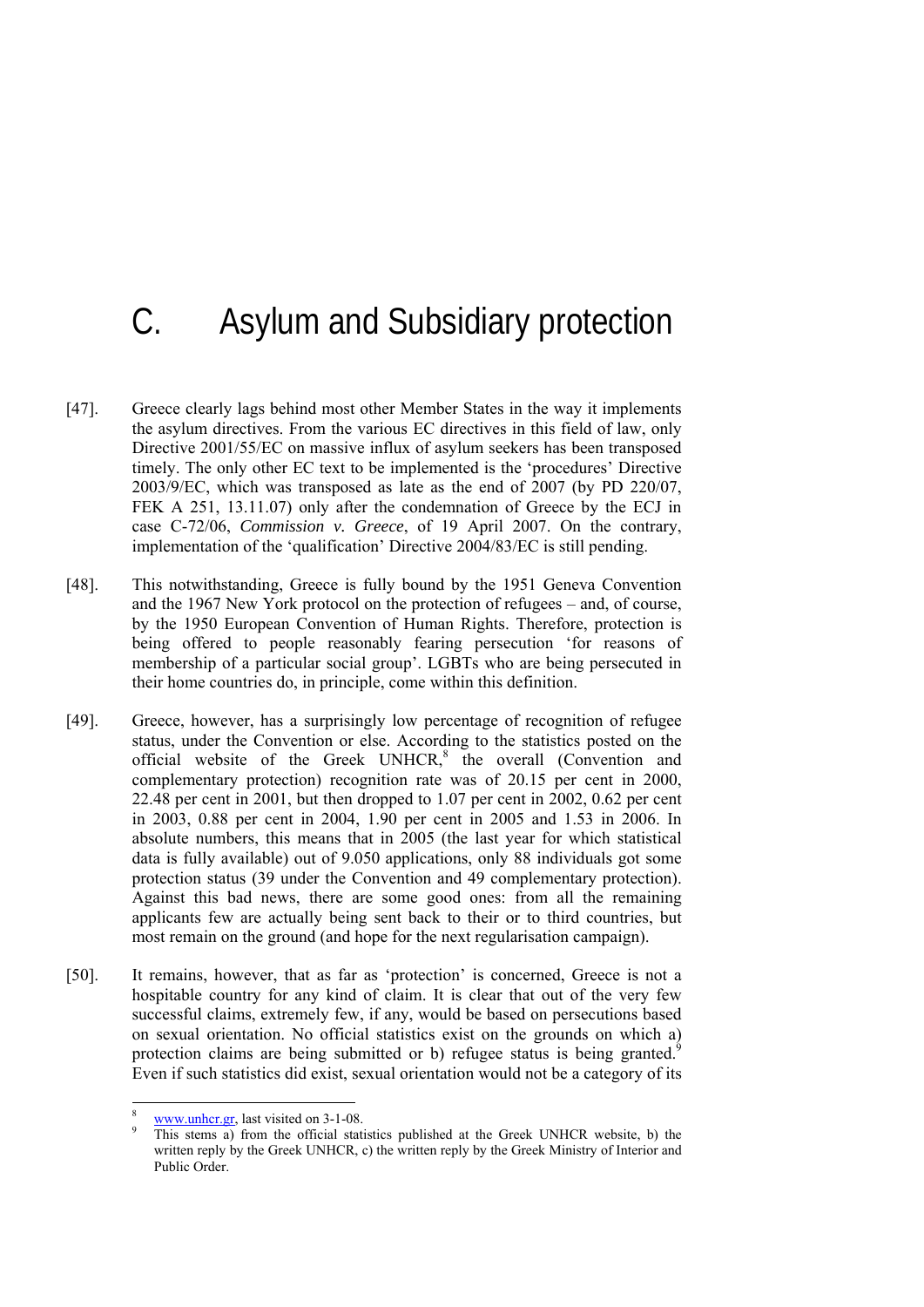own, but would come as a sub-category of 'persons persecuted for reasons of membership of a particular social group'. Moreover, the research of the relevant case law of the Greek Supreme Administrative Jurisdiction (Συμβούλιο της Eπικρατείας – which controls the legality of expulsion orders of asylum seekers) gives no hits on cases concerning LGBTs.

- [51]. All official statistics distinguish on the basis of nationality of the claimants/refugees. The main nationality seeking asylum in Greece are Iraquis: the represented 87.02 percent of total asylum claims in 1997, 73.35 per cent in 1998, 59.29 per cent in 1999, 43.27 per cent in 2000, 35.86 percent in 2001, 45.32 per cent in 2002, 35.20 per cent in 2003, 19.33 per cent in 2004, 10.73 per cent in 2005 and 18.39 per cent in 2006. Other nationalities follow (in descending order, based on 2006 data): Bangladesh, Afghanistan, Pakistan, Georgia, Iran, Nigeria, Sudan, Turkey, Somalia, Myanmar. Among these countries, Iran, Iraq (especially after the latest US invasion), $10$  and (to a lesser extent) Afghanistan, are countries openly hostile to LGBTs. On the basis of this data it may be reasonable to infer that several of the asylum seekers and of the refugees are in Greece because of their being LGBTs. According to unofficial information, gathered for the purposes of the present report, there are at least two occasions in which refugee status was given to Iranian people fearing prosecution because of their sexual orientation.
- [52]. Moreover, there is currently an ongoing saga about an Iranian LGBT asylum seeker, known as Alex. It is not clear whether he invoked sexual orientation (and at which stage) or only political opinion as grounds for his (already suffered) prosecution, but the fact is that at some point a Greek man testified to be his partner. Despite this, the applicant's claim was rejected at all administrative instances and an appeal is now pending before the Greek Supreme Administrative Jurisdiction, the hearing being due for March 11, 2008. While dealing with this case, the Greek Ombudsman issued a document classified as 'confidential' (because of the sensible personal data contained), dated February 13, 2008 and addressed it to the Police Commander. In this document the Ombudsman made plain that in its view prosecution for sexual orientation reasons does justify the recognition of refugee status. This case was brought up by the Greek Homosexual Community, who addressed letters to members of the Greek and European Parliament, to the Ombudsman, to the Deputy Minister for Public Order and circulated an electronic press release.<sup>11</sup> It is not clear whether they will also intervene in the forthcoming proceedings before the Supreme Administrative Jurisdiction.
- [53]. In view of the above, of the statistical data concerning the low admission rate of asylum claims and of the developments mentioned in part B of the present (concerning Free Movement), it becomes apparent that recognising refugee status to the LGBT partner of a person already having the status of refugee is

1

<sup>&</sup>lt;sup>10</sup> See http://web.vivodi.gr/www.unhcr.gr/protect/coi/IRAQ%202007.pdf.<br><sup>11</sup> See http://www.gayhomes.net/eok/press\_release1.html.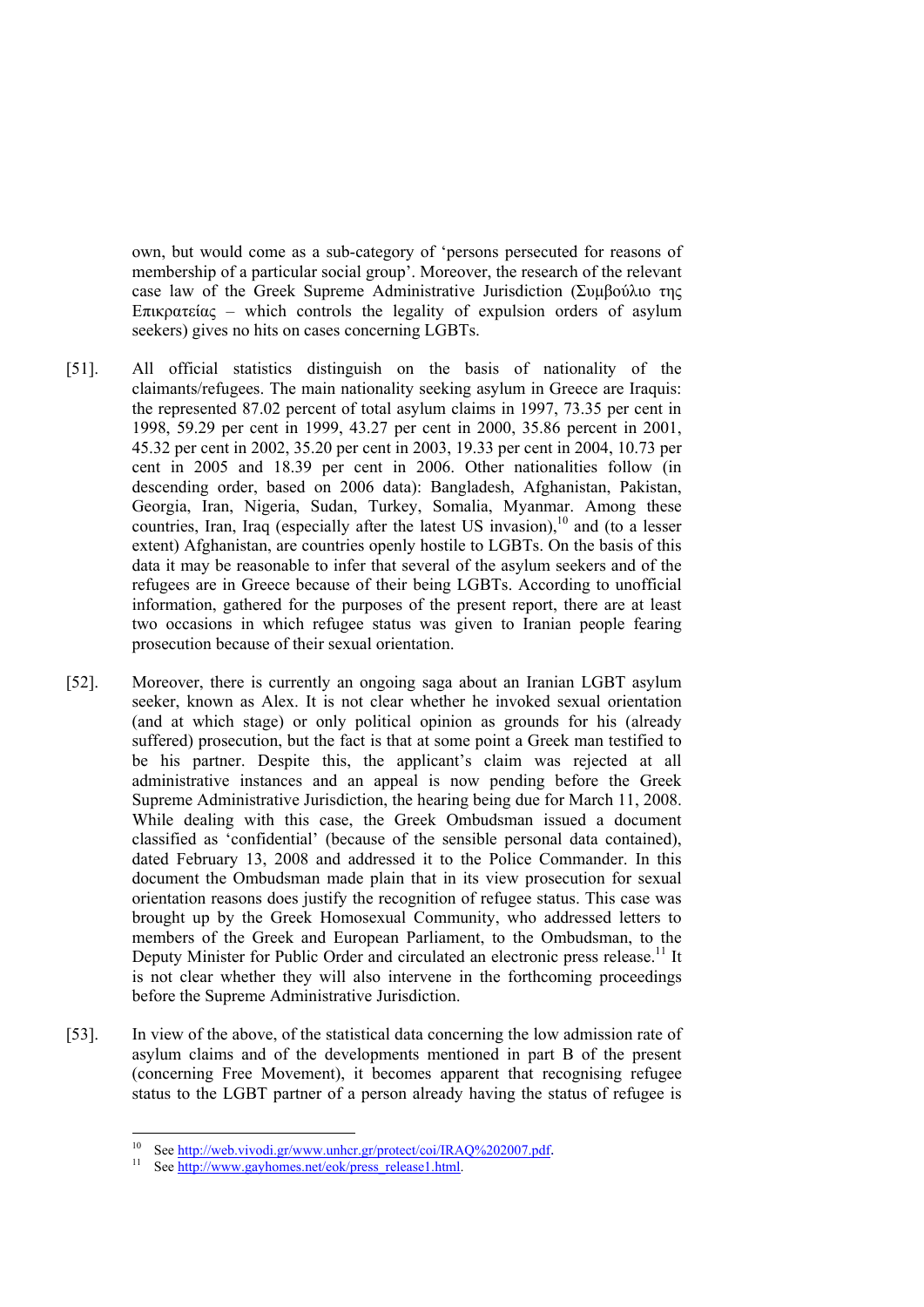not an issue in Greece. The fact that the persons concerned may be married or in a registered partnership in their state of origin does not affect their (absence of) rights as a couple.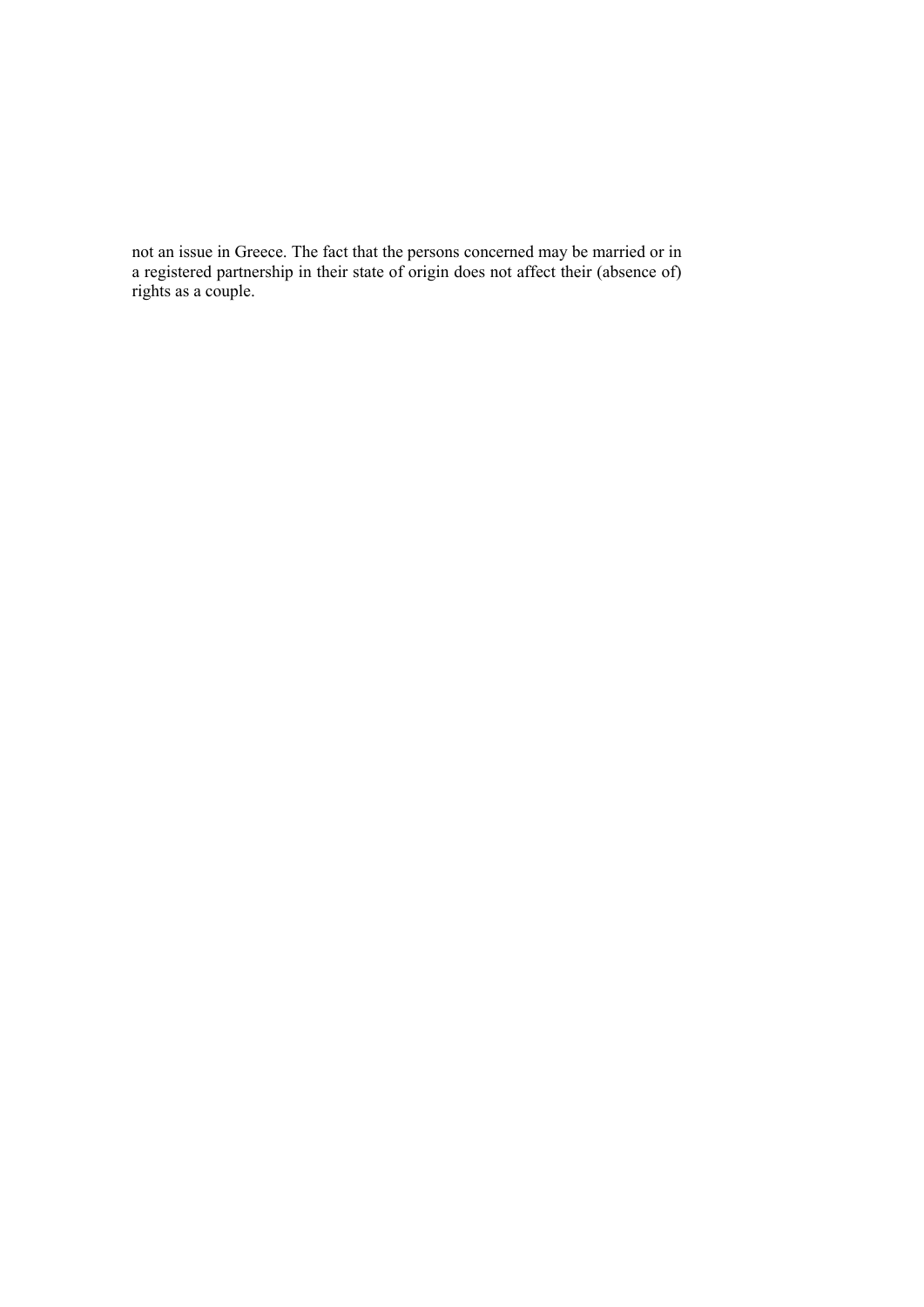## D. Family reunification

- [54]. The 'Family Reunification' Directive 2003/86/EC has been transposed into Greek law by PD 131/2006 (FEK A 143, 13/07/06). Like in all other instances where giving rights to non-married partners is at stake, the legislator's response is outright negative. Article 4 of the PD, entitled 'Family members' restricts the right of family reunification to the adult spouse of the sponsor. No mention whatsoever is made of non married partners, regardless of whether they are the same or opposite sex from the sponsor. The only provision which deviates from the traditional definition of the nuclear family is paragraph 3 of the same Article, which restricts the reunification rights of polygamous men.
- [55]. Under these circumstances it comes as no surprise that no LGBT partners or spouses of third country nationals residing in Greece are admitted for family reunification – and that no statistics are available. Similarly, no judgment by the courts or tribunals may be identified. As above (under section A), the fact that the PD is very recent and that the Greek justice system is not very expedient – but for interim measures which, are extremely difficult to envisage under this PD – may be part of the explanation. More importantly, however, even though the Family Reunification Directive allows Member States to recognise as family members unmarried partners, it may not impose such an obligation to States the legal systems of which do not recognise legal effects to unmarried couples. Therefore, unmarried partners of sponsors established in Greece would have no case under either Greek or EC law. Similarly, same-sex married couples would not be recognised in Greece, under Article 45 EC, as countering public order.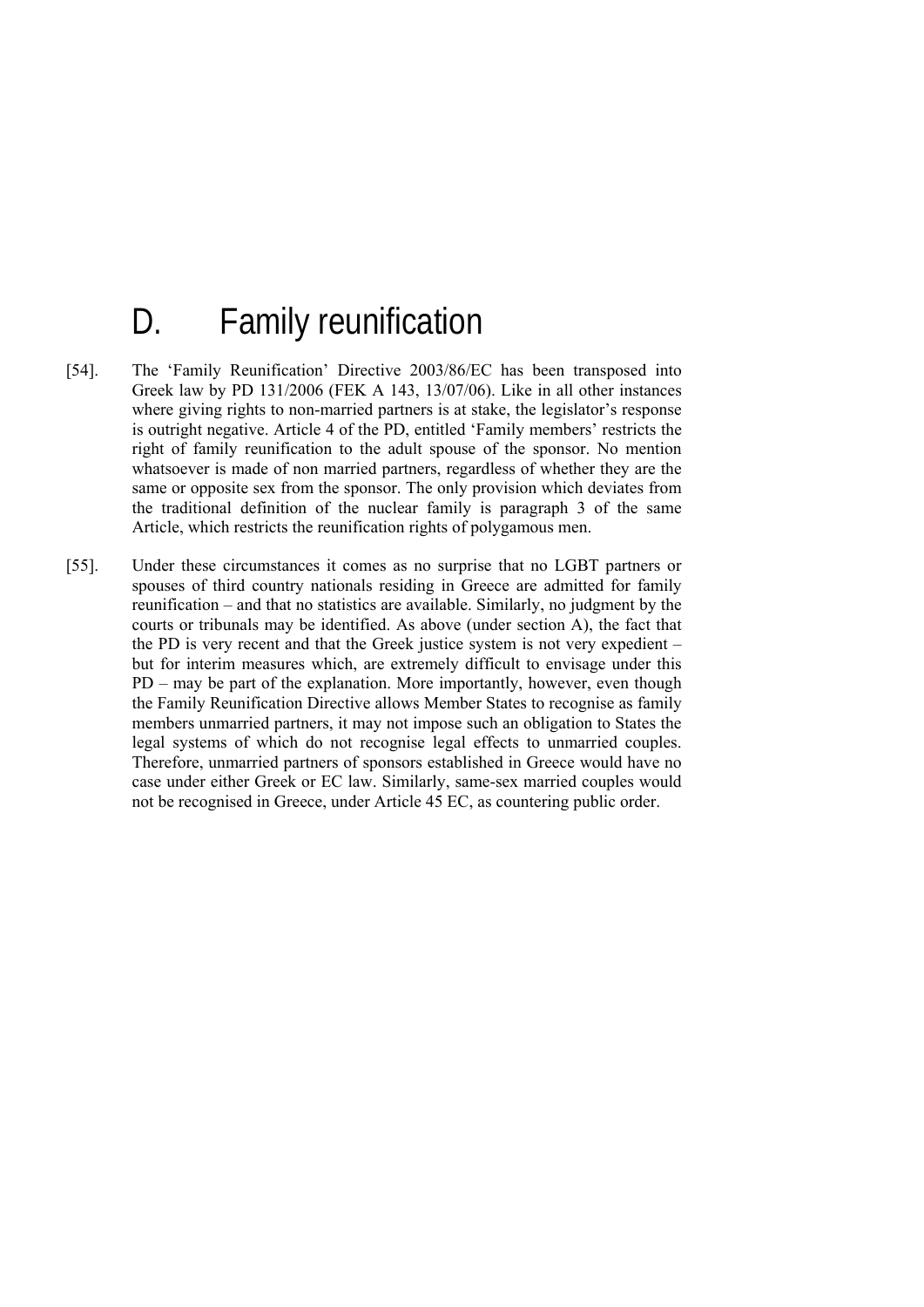## E. Freedom of assembly

- [56]. Freedom of assembly is guaranteed by Article 11 of the Greek Constitution. It is provided that 'all the Greek citizens have the right to assemble peaceably and unarmed'. Paragraph two of the same provision provides for restrictions, as follows: 'the police may be present only at outdoor public assemblies. Outdoor assemblies may be prohibited by a reasoned police authority decision, in general if a serious threat to public security is imminent, and in a specific area, if a serious disturbance of social and economic life is threatened, as specified by law' ('official' translation generally available on the internet, see e.g. http://www.hri.org/docs/syntagma/).
- [57]. Despite the fact that this constitutional provision has not been subject to any revision since the Constitution was first put into force, in 1975, the executing law provided for in the last phrase of Article 11 has not been enacted as yet. Therefore, two legislative acts enacted under the previous colonel regime still regulate this area: legislative decree 794/1971 which regulates public assemblies (Περί δημοσίων συναθροίσεων, Official Gazette, FEK A 1, 01/01/1971) and the royal decree 269/1972 which regulates the conditions under which a public assembly can be dispersed (Περί εγκρίσεως του κανονισμού διαλύσεως δημοσίων συναθροίσεων, Official Gazette, FEK A 59, 29/04/1972). The former text recognises the '…possibility of the police to be constantly present' (Article 4) and regulates the reasons for which a public assembly can be dispersed (Article 7): this may happen in cases of violence, especially when there is a direct threat to life or to the physical integrity of the participants or a threat to public security and public order, as well as in cases where the participants are breaking the Law.
- [58]. The fact that legislative acts which have been adopted by a non-democratic government may not be compatible with the values of a democratic Constitution has been underlined by several authors. Most importantly the Public Prosecutor of the Supreme Court (Hareios Pagos) in his consultative Opinion No 4/1999 has held several provisions of the said acts to be anti-constitutional. The main ground of anti-constitutionality would be that that, contrary to the Constitution which foresees only public security as a ground for restricting the right of assembly, the legislative acts also add a second ground, that of public order. Public order is a much broader concept, to the extent that it includes the respect of '…continued and undisturbed operation of public services, public transport etc' (Supreme Administrative Court – Συμβούλιο Επικρατείας – decision 957/78). The Opinion also deems the legislative acts to be contrary to the European Convention on Human Rights.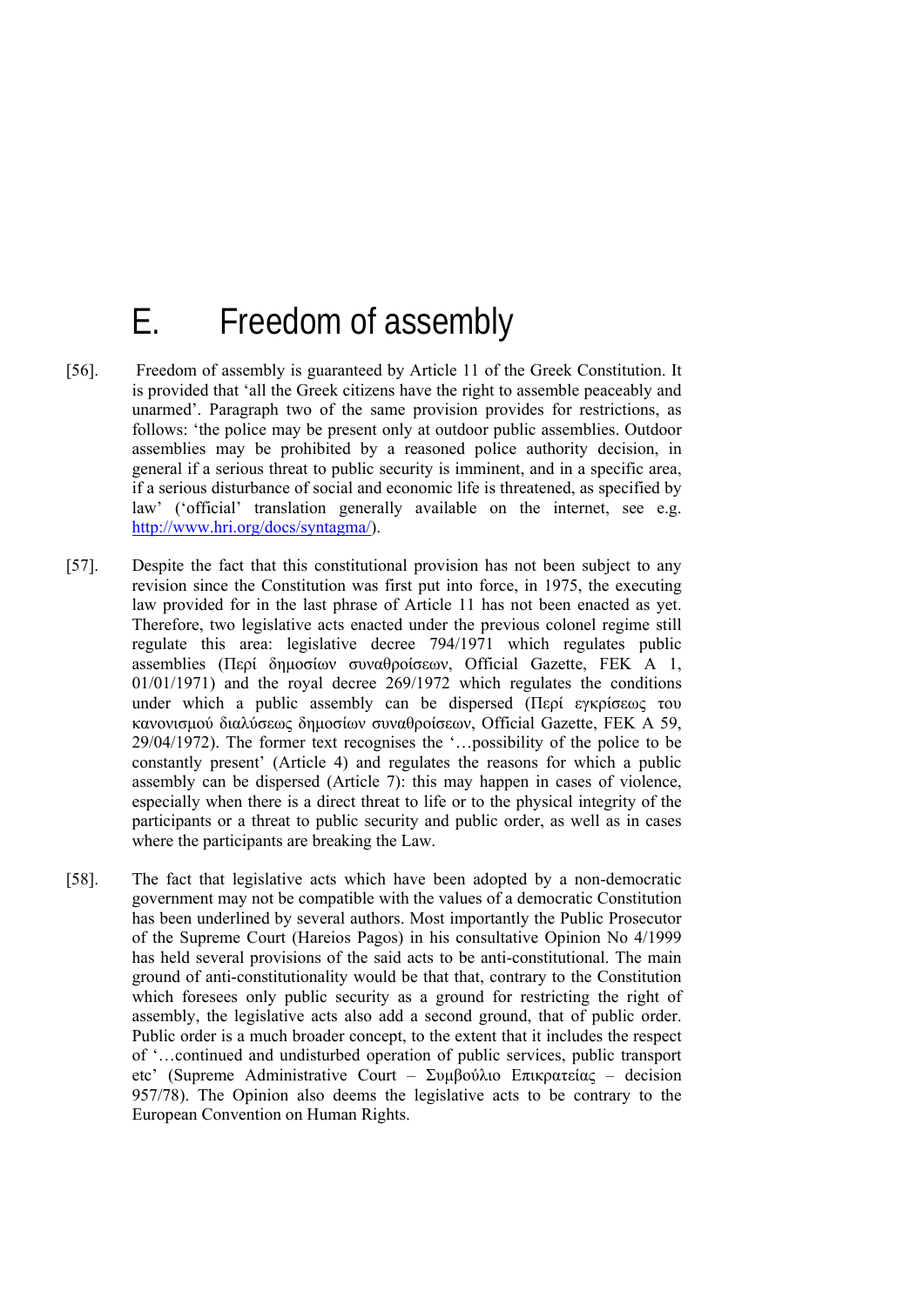- [59]. The tentative legal vacuum may explain the fact that the police is reluctant to prohibit or restrict public assemblies, but for extreme situations. On the flip side, the legislative acts that the police is supposed to apply are outdated and over-restrictive, thus allowing for the exercise of important discretion. The fact that the Supreme Administrative Court (Συμβούλιο Επικρατείας) has not as yet had the opportunity to judge of their constitutionality may be explained by the fact that a) police has made a sensibly reasonable use of the powers conferred to it and b) judicial review is not an appropriate means of redress against public assembly restrictions.
- [60]. Three 'Pride Parades' have been held in Athens during the last three years (2005, 2006, 2007). The most recent one took place in June 23, 2007. Before 2005, several 'Pride Assemblies' had been held publicly in parks and squares of Athens. For the organisation of events in parks, squares etc permission has to be given by the municipal authorities. In order to occupy public streets, permission by the police is required. All necessary permissions have always been obtained without any major hurdle or delay. During the parades and as required by the law, the police provided security forces: more numerous the first year, less strong the following ones.
- [61]. No homophobic demonstration or other collective manifestation has ever taken place in Greece (for individual statements by clergymen, statesmen etc see below, section H). The only organised manifestation of homophobia was the distribution of flyers against the 'Pride Parades' in 2005 and 2007. This was organised by the (ultra) extreme right nationalistic party 'Golden Dawn' (Χρυσή Αυγή). No menace or other open call for animosity has ever been launched against LGBT organisations or their representatives. Police had never had to intervene in incidents openly driven by homophobia, neither at the prevention nor at the suppression stage.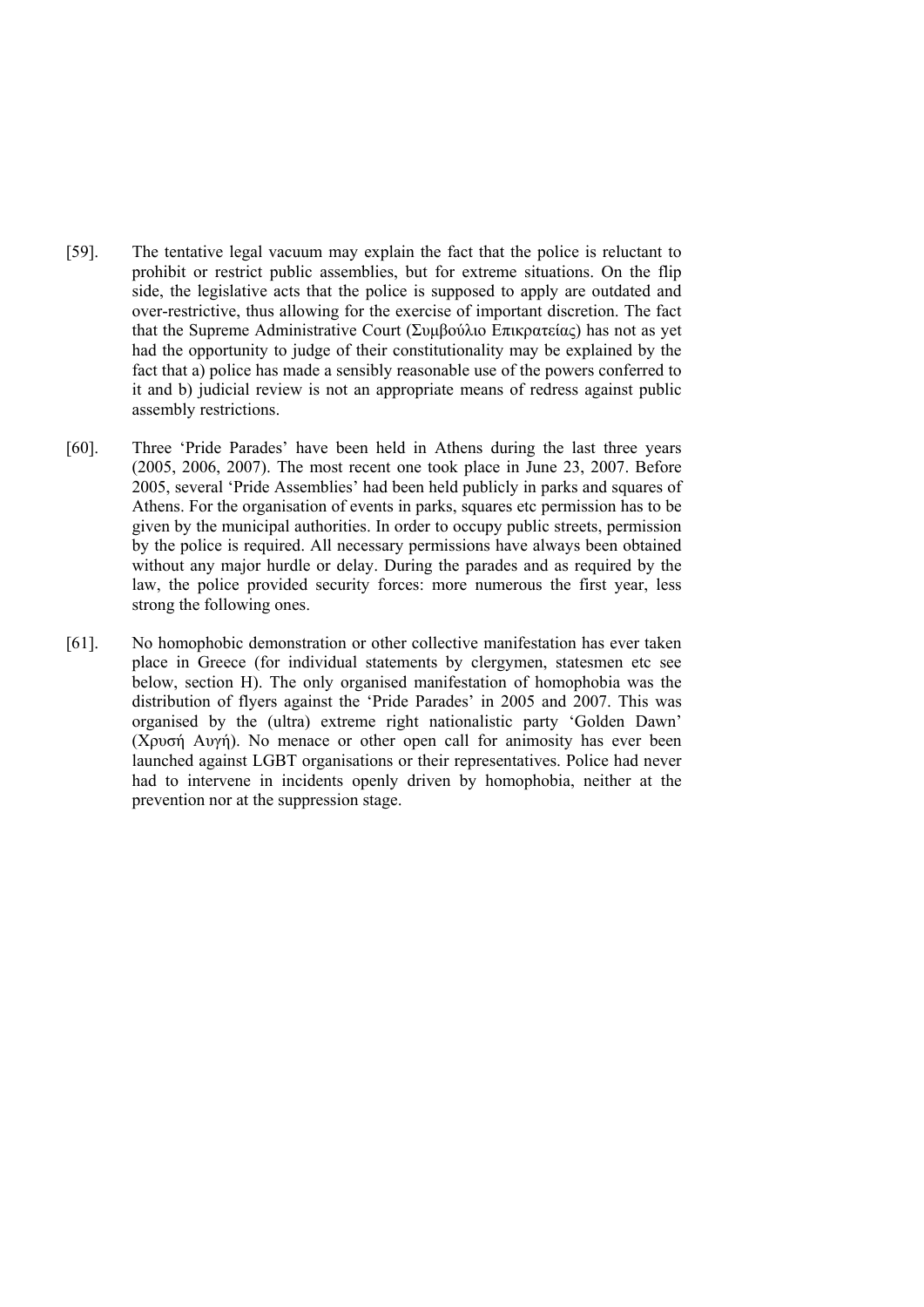## F. Criminal law, hate speech

- [62]. Hate speech in Greece is regulated exclusively by Law 927/1979 (FEK A 139, 28/06/1979). Those breaking the law are liable to imprisonment up to two years and/or to fines. This law, however, only incriminates hate speech based on racial origin, nationality and (since a modification introduced in 1984) religion. Sexual orientation does not figure among the grounds on which hate speech is prohibited and, therefore, no specific protection is offered to LGBTs.
- [63]. Moreover, Law 927/1979 has been idle for many years and no cases have been brought under this law. The main reason for this was that, in its original form, the law provided that prosecution could only be initiated by an official complaint by the victim – addressee of hate speech. This requirement has been dropped in 2001 and now the magistrature may initiate proceedings on its own motion. This, however, has not produced the expected effects: by the end of 2007 still no judgment was published by any court or tribunal on the basis of Law 927/1979. Interestingly enough, in the most extreme case of racial violence in Greece, where the perpetrator shot a number of foreign migrants killing two and injuring seven 'because he hated foreigners', he was convicted to double life imprisonment plus 25 years in prison. However, despite the prosecution describing him as a 'racist murderer', he was not charged with violation of the hate speech Law 927/79.<sup>12</sup> The only application of this law known by the author is a high profile case against an (ex) politician who authored a strongly anti-Semitic book; he was condemned in a judgment delivered late November 2007, the publication of which is still pending (and hence is not available).<sup>13</sup> Therefore, the chances for the existing law to be construed extensively by the judiciary in order to cover discrimination on the basis of sexual orientation are quite slim, if non-existent.
- [64]. As stated in Section A above, Law 3304/05 does foresee penal sanctions for those who discriminate in the course of the provision of goods or services. This, however, requires a material act of discrimination and does not cover pure hate speech.
- [65]. Victims of hate speech may use the Civil Code remedies if their name, personality, right to family life etc are being violated. Civil actions, however,

 $12$ 12 This has been pointed out, among others, by the NGO Antigone, on http://fra.europa.eu/fra/

material/pub/RAXEN/4/RV/CS-RV-NR-EL.pdf.<br><sup>13</sup> It has to be noted that, despite the book being openly racist and pregnant with hate speech, judgment against the author was delivered on a tight vote (three against two) among the members of the tribunal.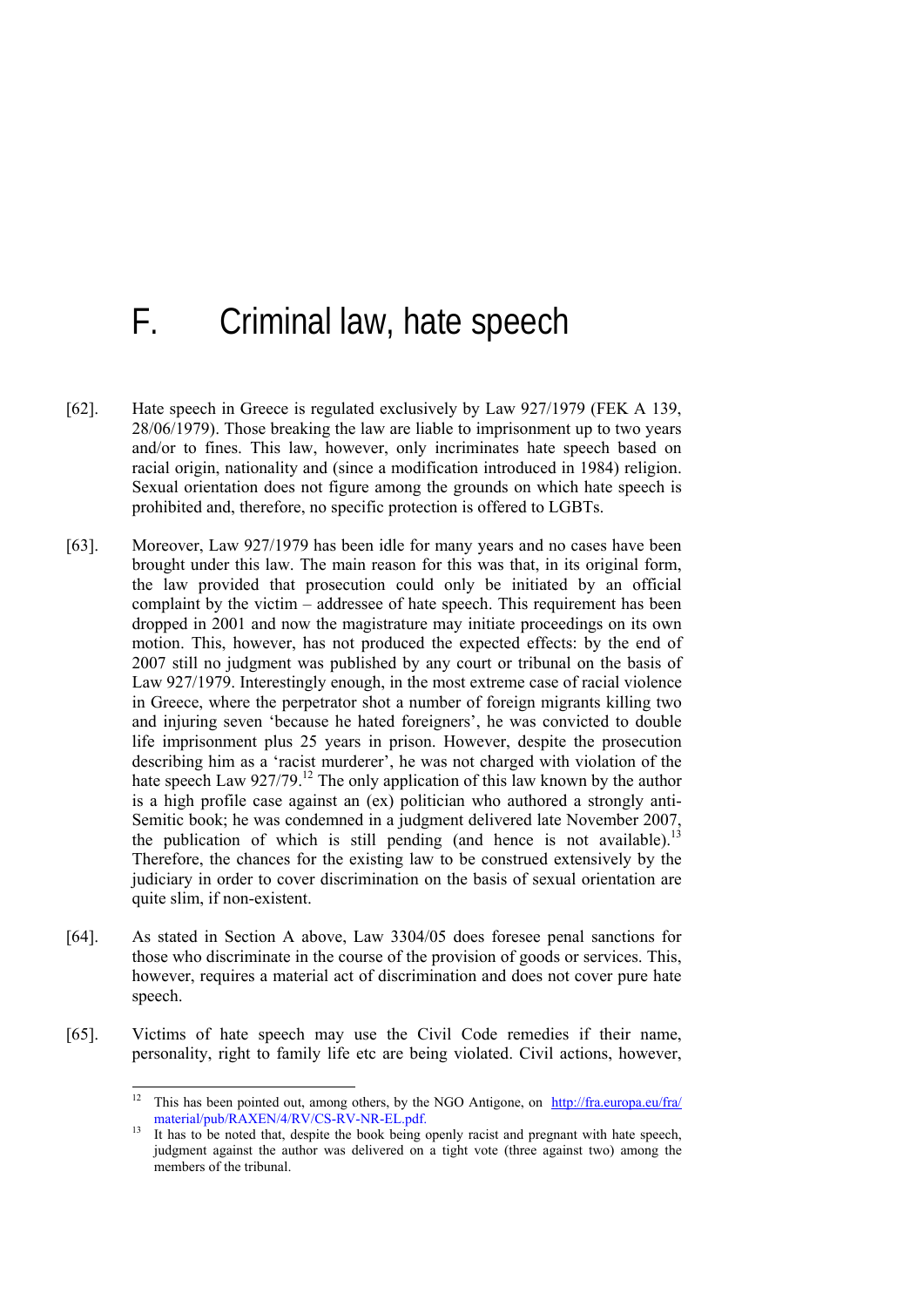have as their object either to force the perpetrators to stop their prejudicial actions (in the future), or to award the victim damages (for prejudice already suffered). The former remedy has no preventive effect whatsoever, while the latter is of limited efficacy, as it requires the proof of effective damage suffered by the claimant, as a consequence of the acts of the defendant. Therefore, civil law actions are only of limited interest for the protection of LGBTs. Moreover, it is virtually impossible to identify the cases decided on the above provisions of the Civil Code which concerned specifically LGBTs.

[66]. In the Penal Code homophobia is not a general aggravating factor.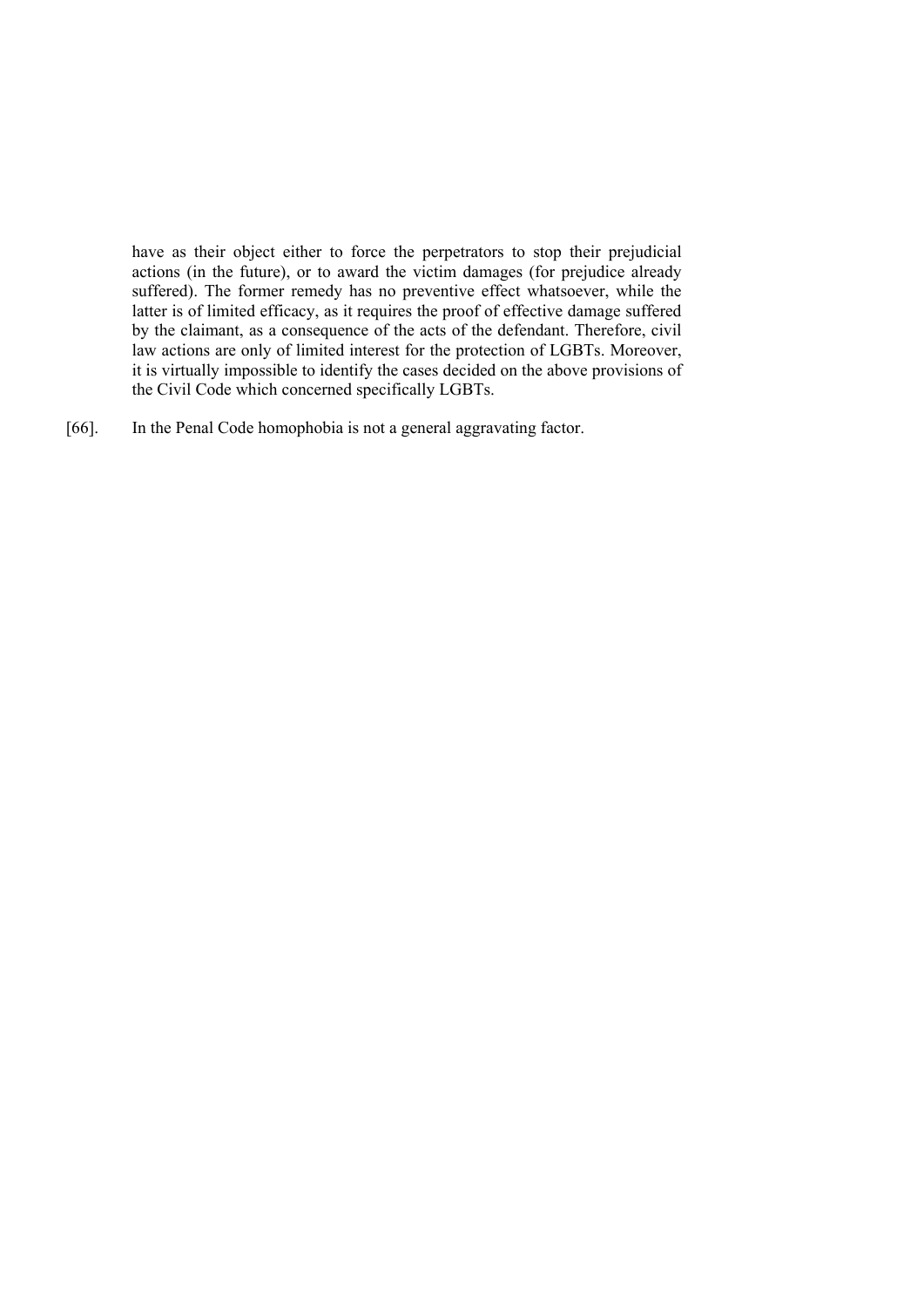## G. Transgender issues

- [67]. Trans people under the Greek legal system are not specifically legislated upon. A research in the electronic legal databases using the words 'transgender' or 'transexual' gives no hits, but for the occasional reference to extra-conjugal relationships in the course of divorce and child custody proceedings. Not a single presidential decree or ministerial decision has ever been issued concerning the status of trans people. It is not clear whether trans people are covered by legislation prohibiting discrimination on the basis of sexual orientation or on the basis of sex. What seems certain, however, is that no judicial or other equality body decision has ever been issued concerning trans issues.
- [68]. This notwithstanding, gender reassignment surgery is a tangible reality. Some plastic surgeons do operate in Greece, but most trans people would rather go to the UK, Canada or the Russian Federation. In 2006 the Agency of Social Security (Ίδρυμα Κοινωνικών Ασφαλίσεων, ΙΚΑ), the biggest pension and healthcare fund in terms of affiliates, was reported to have paid for a sex reassignment surgery carried out in the Netherlands. This has raised severe criticism among the vast majority of the population, given that the IKA – and all other funds – tend to be quite tight-handed with most mainstream treatments.<sup>14</sup> This negative reception together with the fact that this was an isolated case, may explain that, despite our best efforts, we were unable to gather any more information concerning this case, neither from IKA itself nor from LGBT associations. It is also worth noting that the website of the trans association (Solidarity Association of Greek Transgender and Transexuals) bears no mention of the event or of the conditions pertaining to it.
- [69]. Once gender modification has been carried out, then it is possible to 'correct'15 names. This is relatively straightforward and requires a judicial decision rendered by a one-judge tribunal, following a single-party (non-adversarial) procedure. For this it is necessary a) to have undergone a successful sex reassignment surgery, b) to submit a medical report by a gynaecologist testifying of the modification and c) to present two testimonies of the previous gender situation of the person. No statistics are available, as these are judicial decisions which never get published.
- [70]. After the identity of the person (gender and name) has been changed, then s/he may get married to someone of the (now) opposite sex. Again, no statistics are

 $14$ See e.g. http://neoellinas.blogspot.com/2006/10/blog-post\_12.html; http://www.freestuff.gr/forums/viewtopic.php?t=24796&start=0&postdays=0&postorder=asc  $\frac{\&\text{highlight}}{\&\text{Correct'}\&\text{is the actual term used in the decisions, rather than 'change' or 'modify'.}$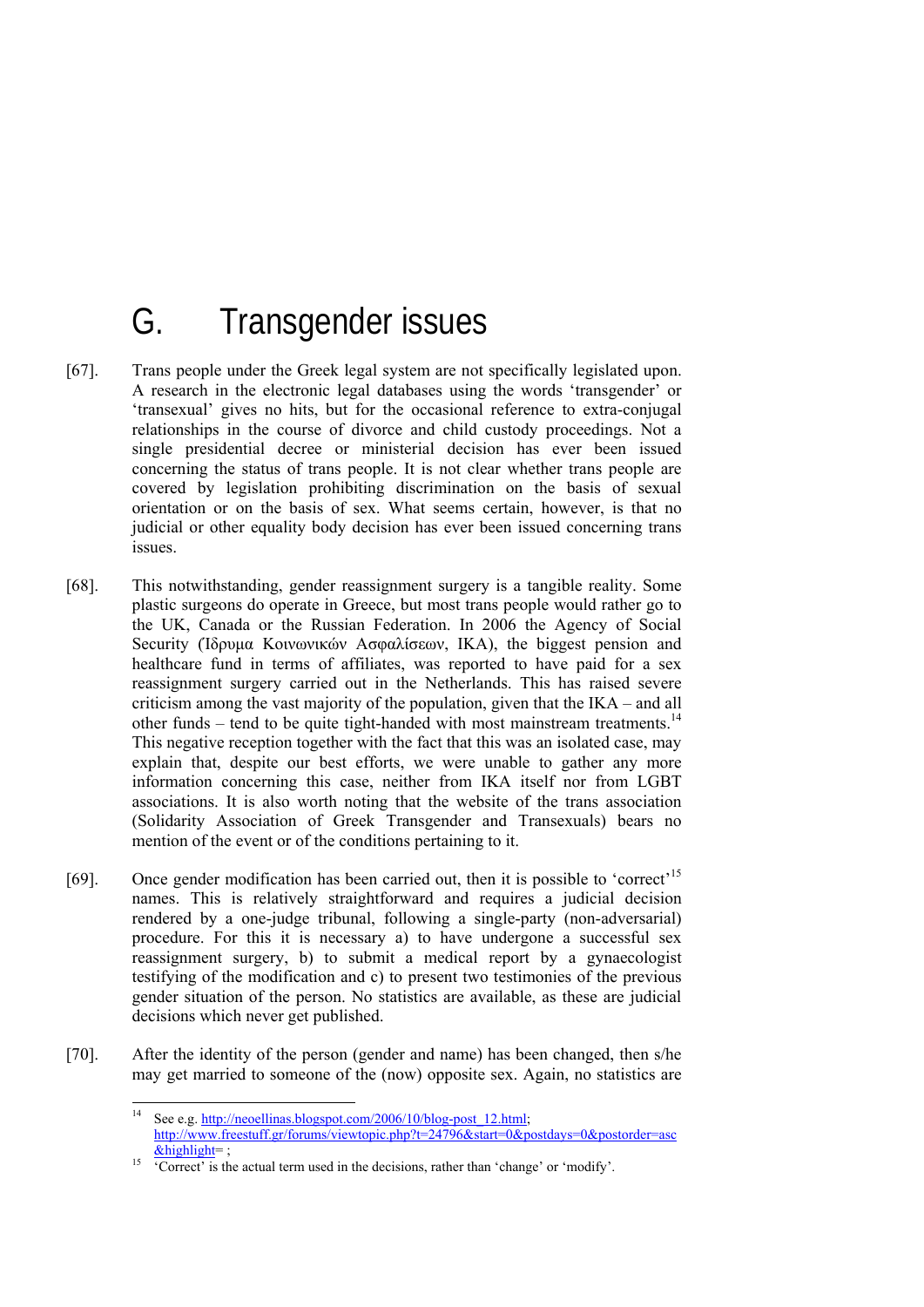available, as these are celebrated and registered as 'normal' weddings between heterosexuals.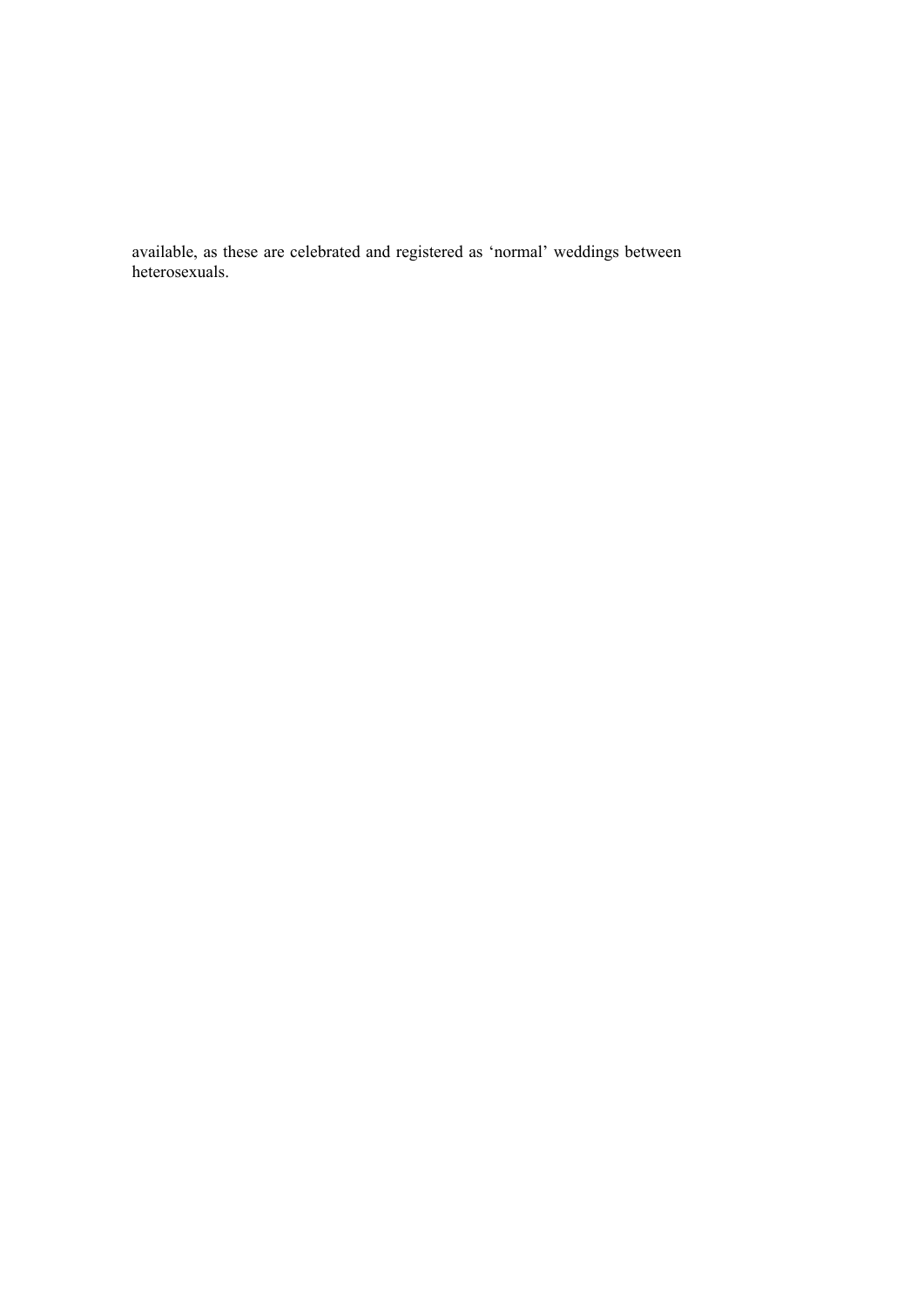## H. Miscellaneous

- [71]. From the analysis above it becomes clear that homophobia and discrimination on the basis of sexual orientation are still issues which are only marginally dealt with by the Greek legal system. Greece has fulfilled its obligations under the relevant EC directives in a 'minimalistic' and procedurally cumbersome manner. The questions raised and the statistics required by the present study are already extremely far-reaching for the Greek legal system.
- [72]. The Ombudsman observes in both its annual reports as an equality body (for 2005 and 2006) that the non-existence of declared incidents of discrimination (based on sexual orientation) should not be misinterpreted: it is more a sign that the society is not aware of the problem of homophobia and of the ways to face it, rather than that the problem does not exist. Moreover, it shows a) indifference on the part of non concerned parties and b) deception and lack of trust on the part of parties directly concerned (LGBTs and their organisations). This tacit acquiescence to homophobia is nurtured by a number of factors which are peculiar within Greek society.
- [73]. First, one has to underline the important role the Christian Orthodox Church plays in Greek society and – regrettably – in Greek politics. It is reminded that when the socialist government, complying with basic data protection principles, decided to issue new ID cards omitting the religion of individuals, the Church managed to collect over one million signatures and to organise massive demonstrations against the measure. The (until recently) head of the Greek Church, Mr. Christodoulos, had repeatedly expressed himself in an openly homophobic way.<sup>16</sup> Other clergymen have done so even more radically. Therefore, people who do follow the teaching of the Greek Orthodox Church are prone to adopt some kind of homophobic stance. Mr. Christodoulos has passed away in February 2008. His successor Mr. Jeronimos has a reputation of being more progressive, but this remains to be ascertained by the facts.

 $16^{1}$ 16 Hence, for instance, after Mr. Rocco Buttiglone had been definitively rejected by the European Parliament as a nominee EC Commission member, Mr. Christodoulos openly defended the Christian integrity of the Italian candidate and stated, among other things, that 'it may be true that homosexuality is no more a criminal offense, but it still is a sin …people need not be afraid of death or of the truth, but they should fear sin' (see, http://www.bbc.co.uk/greek/domesticnews/story/2004/10/041031\_christodoulosbutiglione.sht ml and http://www.in.gr/news/article.asp?lngEntityID=576669). Similarly, in a welcoming speech given to the  $35<sup>th</sup>$  annual conference of the French 'Mouvement Jeune Notariat' on October 18, 2006, on the Role of the Notary in the Third Millennium Family, he vehemently opposed the idea of any kind of civil union, especially between same sex partners (see http://www.ecclesia.gr/greek/archbishop/default.asp?id=547&what\_main=1&what\_sub=5&l ang=gr&archbishop\_heading=Ευρώπη).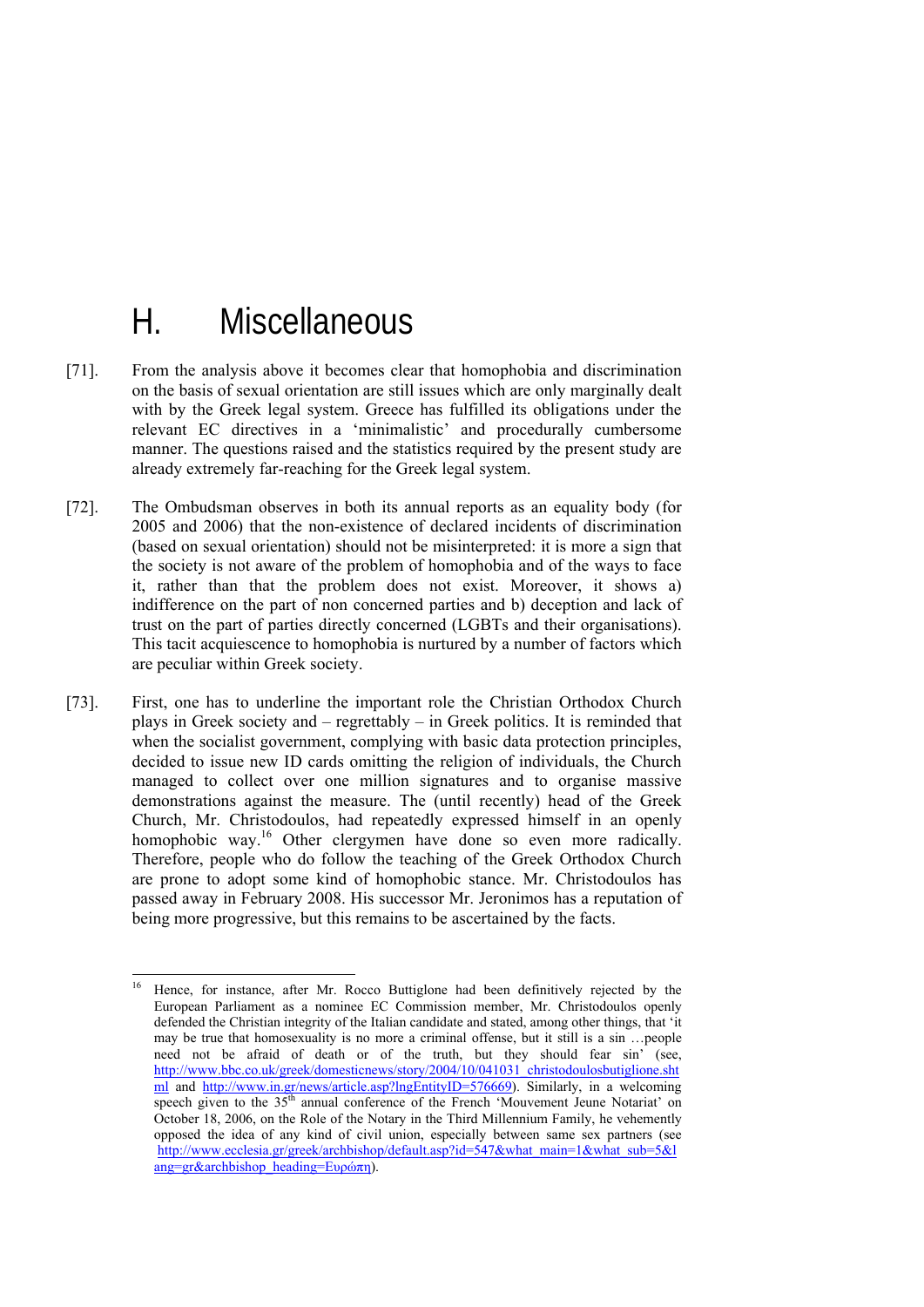- [74]. Second, many high-profile politicians, among them serving Ministers, have openly expressed disdain towards LGBT people and their claims. An ex-deputy Minister of Employment (the Ministry charged with the application of Directive 2000/48) has been reported to dismiss the idea of civil wedding for same-sex partners with the words: 'I adore talking romantically to a woman, why should I have to talk to the god-damn gay electrician?' and that 'I oppose same-sex marriage unto my death'.<sup>17</sup> It comes as no surprise, therefore, that in a survey conducted by ELEFTHEROTYPIA, a left-wing newspaper, with politicians from the main political parties of all ages, at the occasion of the same-sex marriage of the Norwegian Minister of economics (in January 2002), they unanimously conceded that such a move would qualify as a political suicide in Greece.<sup>18</sup> It may be that their opinion was not based only on personal judgment, but also on a factual precedent: in 2000 a member of the (then) opposition party was allegedly involved in some same sex sexual relationship and, despite the party leader's statements to the contrary, was forced to resign.<sup>1</sup>
- [75]. Third, the media often promote a homophobic imagery. In every TV serial, contest or other TV show, there is always an exaggerated and ridiculous LGBT character. In the news and related programmes, more often than not LGBT issues are being discussed without the participation of LGBT representatives. The National Radio-Television Council (Εθνικό Συμβούλιο Ραδιοτηλεόρασης), an independent authority, charged with monitoring the quality of radio and TV broadcasts, has fined programmes which had vaguely homosexual content, but has never intervened against ridiculous gay characters or indirect or concealed homophobic speech.<sup>20</sup>
- [76]. Fourth, homophobia is institutionalised in the Penal Code. Article 347 of the Penal Code incriminates anal intercourse between men a) when induced by an abuse of a relation of dependency, b) when one party is under the age of 17 or when it serves to generate profit and c) when practised on a professional basis. All three provisions merit a brief comment (cases a, b and c correspond to the three paragraphs of Article 347).
- [77]. (a) There is no obvious reason why the abuse of a relation of dependency should be treated differently depending on whether it ends up in 'anal intercourse between men' or to any other kind of sexual harassment – homosexual or heterosexual. Moreover, this is clearly a violation of both Directive 78/2000 (and Law 3304/05) and of Directive 72/207/EEC, as modified by Directive 2002/73/EC.

 $17$ Press releases followed by at least two Electricians' Associations stating that there are no gay electricians (!); see http://cm.greekhelsinki.gr/index.php?cid=2859&sec=194.

<sup>&</sup>lt;sup>18</sup> http://p29332.typo3server.info/uploads/media/country\_sheet\_el\_en\_19.pdf.<br><sup>19</sup> See e.g. http://www.tovima.gr/print\_article.php?e=B&f=14653&m=A10&aa=1<br><sup>20</sup> See e.g. Decisions 371/11.11.2003 and 44/29.01.07, each imposi the same TV serial, which showed two men kissing, available at http://www.esr.gr/apofaseis.php.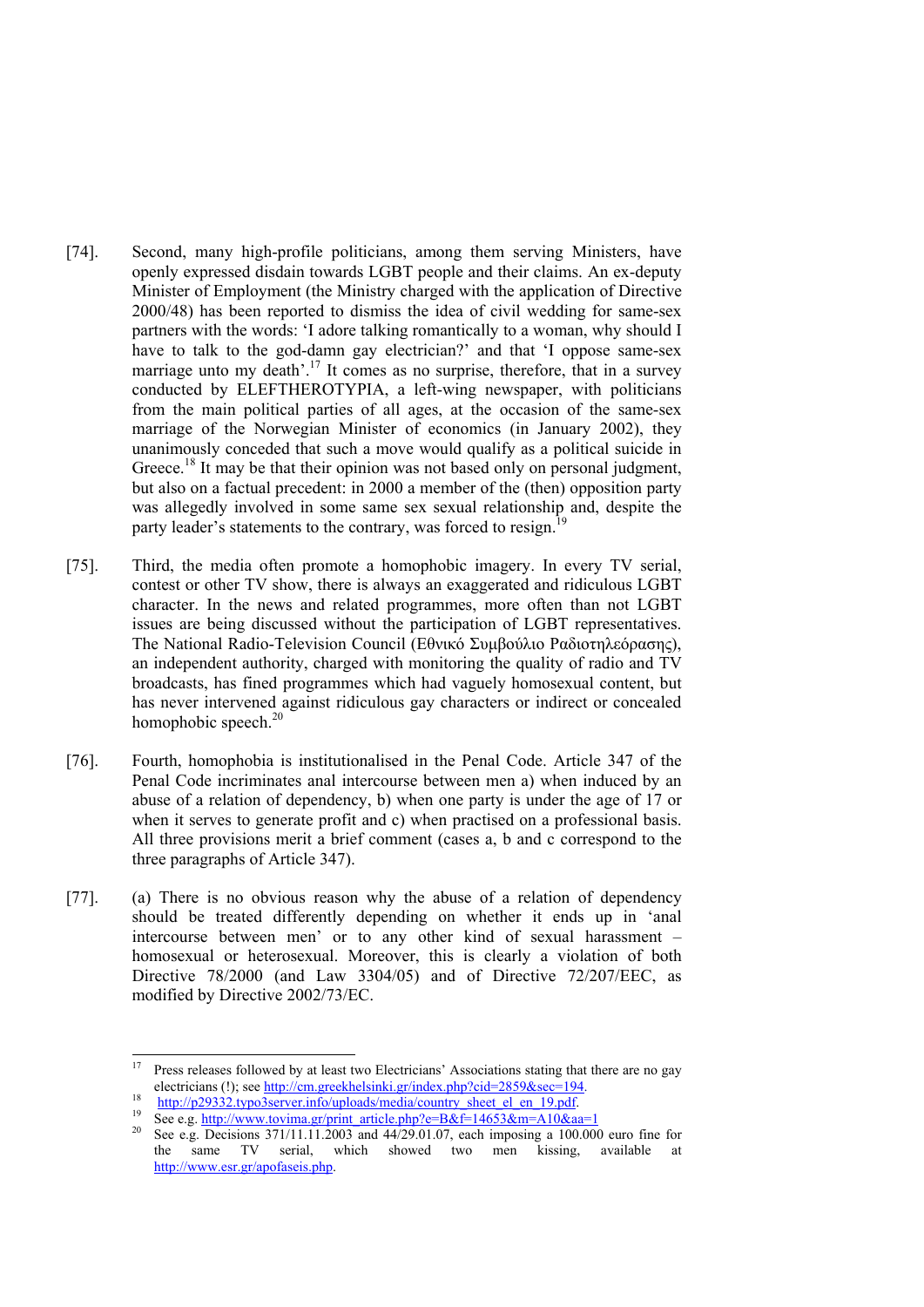- [78]. (b) The age of consent for heterosexual sexual acts is 16 years. Therefore, the requirement that the parties in a homosexual relationship should be over the age of 17 violates the principle of non discrimination, as recognised by the Commission of the European Court of Human Rights in its report of July  $1<sup>st</sup>$ , 1997, in Case *Sutherland v. UK* (Articles 8 and 14 of the Convention)*.*
- [79]. (c) The prohibition of homosexual intercourse for profit or on a professional basis is contrary to Directive 78/2000 (and Law 3304/05) and to Law 2734/99 regulating prostitution.
- [80]. The Greek Homosexual Community (EOK) has taken action against this provision and in 2006 it has posted on its website an on-line petition for its abolition. The outcome of this initiative remains to be ascertained.
- [81]. Fifth, homophobia is being cultivated within police forces, in several ways. For one thing, 'manhood' is idealised as an absolute virtue among police officers. More alarmingly, however, several police manuals, dating back to the pre-WWII era, still present homosexuality either as a mental disorder or as an attribute linked with criminality.<sup>21</sup> At this level, some 'subtleties' allowed by Greek language come to the fore. Active gay men (κωλομπαράδες) are much more tolerated (and at times respected) than passive gay men (κίναιδοι, πούστηδες, πουστάκια).
- [82]. Sixth, sexual orientation is completely absent from public (and private) schools, colleges etc. Information about sexual practices, sexual health etc is basically available on a peer to peer basis and through the television (for which see the previous paragraphs) and, increasingly, the internet. Also, parents (especially fathers) of boys at the age of puberty, regularly cultivate aversion and disdain, verbally or else, towards homosexual practices.
- [83]. Last but not least, the Government is turning a blind eye to substantiated claims by LGBT and other organisations and parties. Therefore, the 1997 petition to the Minister of Justice for several legislative changes aimed at fostering equal treatment, has received no response. This, notwithstanding the fact the claims were endorsed by Amnesty International and, more importantly, by the National Commission for Human Rights (Εθνική Επιτροπή Δικαιωμάτων του Ανθρώπου). Some of these issues (notably the right of same-sex marriage) have been put forward by a left-wing political party with a question in the Parliament (16-12-05), to which the (then) Minister of Justice swiftly replied that 'social conditions are not yet mature for the legal recognition of same-sex couples'.<sup>22</sup>
- [84]. It may be that society is not yet mature and shies away from recognising sexual orientation as a factor of discrimination. According to the results of the EU survey on discrimination for the year 2007, Greeks do recognise that LGBTs are vulnerable to discrimination, but few Greeks admit being friends with LGBTs

 $21$ 

<sup>&</sup>lt;sup>21</sup> See http://www.iospress.gr/ios2001/ios20010408a.htm.<br><sup>22</sup> See e.g. http://www.tovima.gr/print\_article.php?e=B&f=14653&m=A10&aa=1.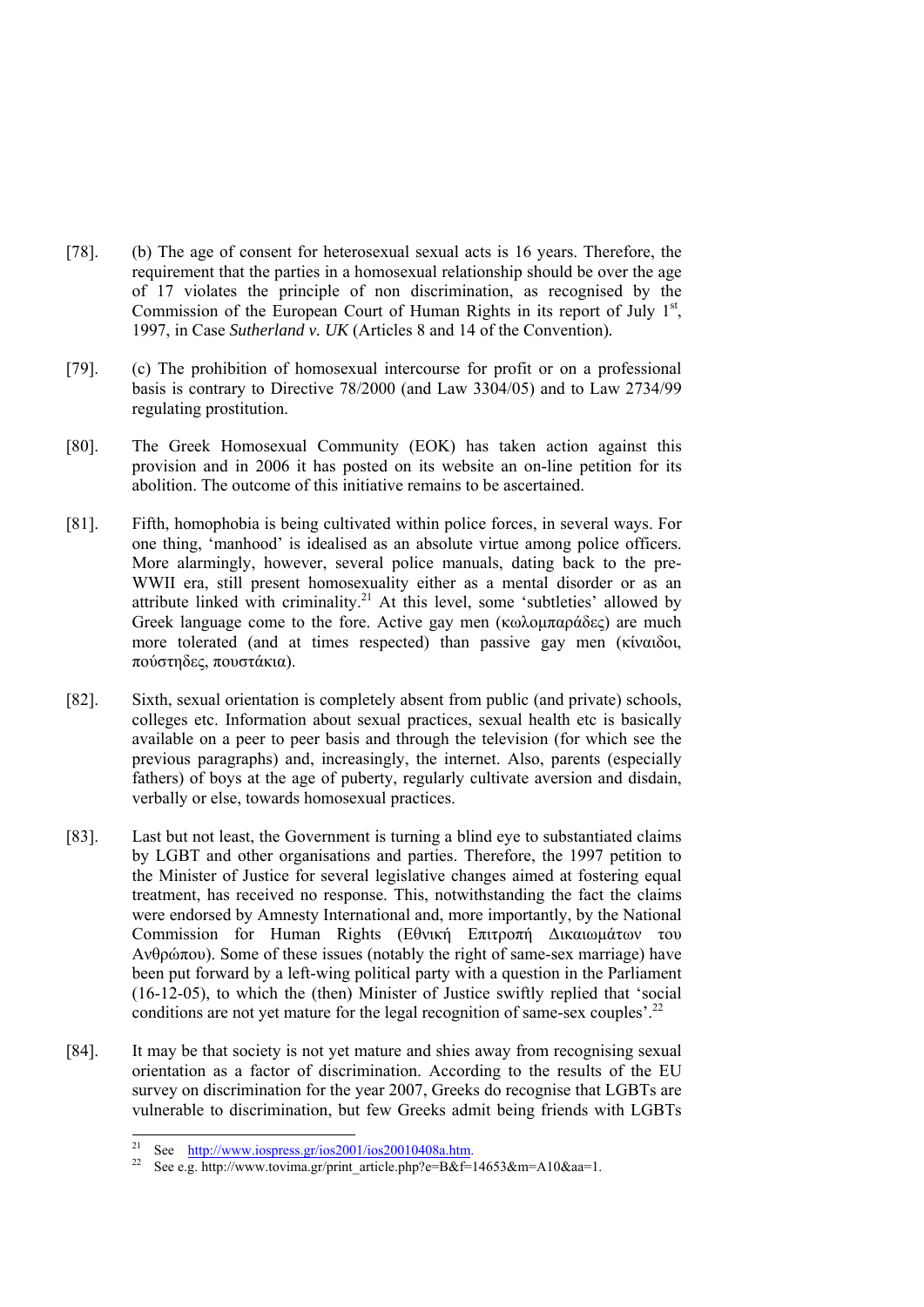and few believe that measures are necessary for tackling such existing discrimination.<sup>23</sup> Yet, all the factors briefly mentioned in the previous paragraphs act as impediments to the maturing of the society and lock LGBT people in a situation of unspoken and widely tolerated discrimination.

<sup>1</sup> <sup>23</sup> See http://p29332.typo3server.info/uploads/media/country\_sheet\_el\_en\_19.pdf.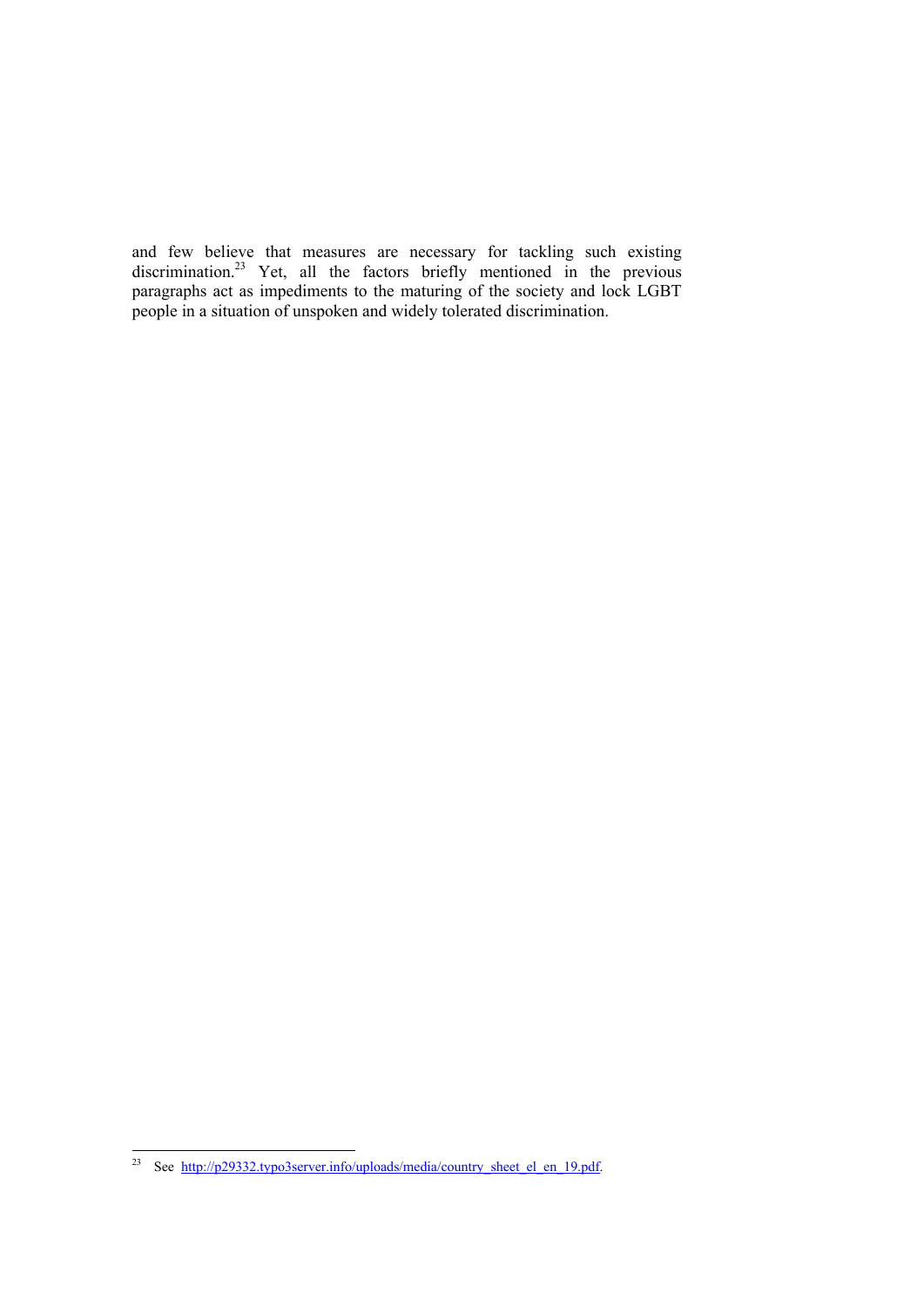# I. Good Practices

- [85]. Despite the stagnant situation described above, it is possible to identify few practices which do show some openness and which allow for some optimism.
- [86]. The first such practice is the one introduced by the Agency of Social Security (IKA) which, under certain conditions, authorises and pays for gender reassignment surgery (see above para. [68]). IKA is by far the biggest social security and health fund in Greece and its practices are likely to be followed by all other funds when a similar case arises.
- [87]. Another fact which shows some openness is the fact that, under the auspices of the 2007 European Year for Equal Opportunities for All, each country had to indicate two 'persons of the year'. For Greece, one of the two persons chosen was Ms Betty Vakalidou, a transsexual businesswoman and writer, who has been prostituting herself for many years.<sup>24</sup>

<sup>24</sup> See http://ec.europa.eu/employment\_social/eyeq/index.cfm?cat\_id=FY.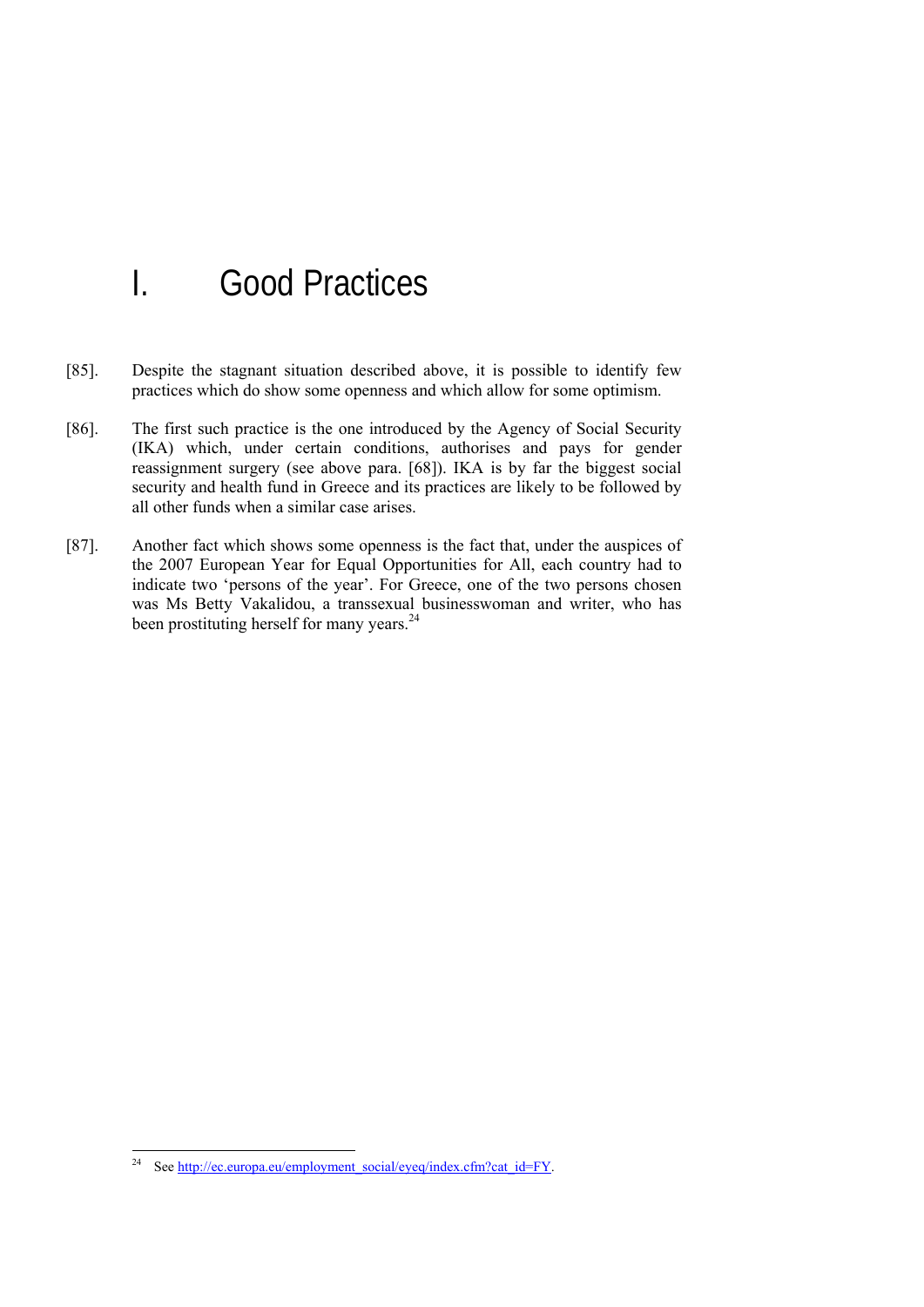## **Conclusions**

- [88]. Homophobia and discrimination on the basis of sexual orientation remain, to a large extent, 'unspoken' legal issues under the Greek legal system. While the social realities are there, the legal system is catching up with great delay and, often, in a (willingly?) inefficient manner.
- [89]. For one thing, in Greece discrimination on the basis of sexual orientation is dealt with together with all other forms of prohibited discriminations, if at all.
- [90]. Second, Greece has fulfilled its obligations under the relevant EC directives in a 'minimalistic' and procedurally cumbersome manner. The law transposing the equality directives into Greek law provides for three (!) different equality bodies with pretty much the same powers, but clearly different standing: the Greek Ombudsman is a well respected independent body, active for several years in most fields of public life in Greece, $25$  while the Equal Treatment Committee is an underperforming 'sub-department' of the Ministry of Justice virtually unknown to everybody. The Employment Inspection Body, on the other hand is more of a 'police' body charged with negative overtones, thus making recourse to it quite prohibitive for employees who do not wish to open an open war with their employers. Moreover, the existence of three different bodies, procedures, sets of requirements etc, negatively affects transparency and accessibility. The legal actions provided for by the law are pregnant with procedural hurdles and uncertainties.
- [91]. Third, under Greek law no 'family' exists outside formal marriage. This is true both for same-sex and for opposite-sex couples. Therefore, any perspective of recognising residence or reunification rights to same sex partners of LGBTs is formally excluded, until family law is reviewed. This is so irrespective of whether the sponsor is Greek, an EU citizen or a third country national.
- [92]. Fourth, transgender and transsexual people are a legal 'non-issue': no legal text directly refers to any of the aspects of their condition. This notwithstanding, when several conditions are met, gender reassignment and name modification are possible.
- [93]. Fifth, during the last five years asylum, as an institution, has been severely suffering in Greece. Therefore, cases of protection offered on the grounds of prosecutions based of sexual orientation, should be extremely rare, if nonexistent.

 $25\,$ It is worth noting though, that the current government pursues a policy of discrediting most Greek independent authorities, i.a. by refusing to renew the mandates of their members, thus exposing all their decisions to annulment proceedings.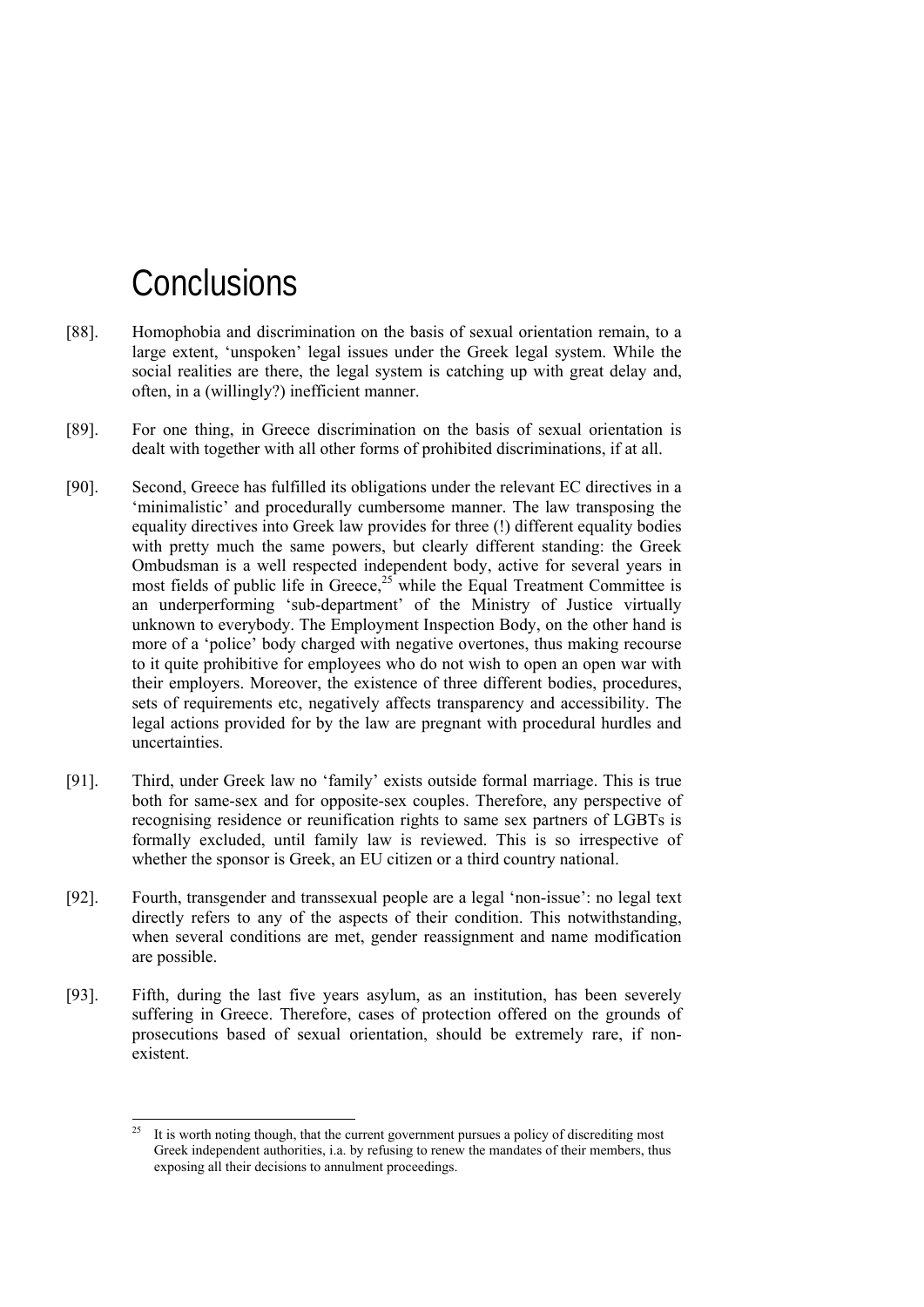- [94]. Sixth, Law 927/79 on hate speech, does not cover discrimination on the basis of sexual orientation and – in any event – has never been used for any other ground of hate speech or discrimination, but once.
- [95]. All the above do find an explanation, though, by no means a justification. Despite Greece having a non-negligible number of LGBT people,<sup>26</sup> the society is quite unaware of, or indifferent about, discriminations and harassment, verbal or material, suffered by these people. Many LGBTs prefer either to dissimulate their sexual preferences or to endure solemnly maltreatment. In a country where young unemployment is almost as high as 20 per cent, few LGBT workers are willing to take the risk of actively projecting their sexual preferences in their workplace. From the many undesirable or suboptimal situations that people are required to cope with in Greece, mistreatment of LGBTs is one. As the Ombudsman has put it in its 2005 Annual Report as an equality body

'most of the complaints which reached the Greek Ombudsman concern discrimination based on reasons, the publicizing of which, would not usually cause additional social distress to the offended parties (as for example age or disability). The relative ignorance, the fear of social exposure or other suffering caused by unofficial sanctions or social pressure in cases where a complaint for unjustified discrimination is filed (e.g. by a teacher of a public school on grounds of sexual orientation), in addition to the relatively low representation of persons from visible minorities on the staff of the Greek administration may explain the reduced flow of serious complaints. The smaller number of complaints itself cannot however be seen as proof of the non-existence of serious phenomena of illegal discrimination'.27

- [96]. Therefore, there has been no judgment by any court or tribunal concerning specifically discrimination on the basis of sexual orientation. More strikingly, despite the existence of several protection mechanisms and bodies, extremely few cases actually reach the specialised 'equality bodies' or courts. Even when this does happen, it is difficult to follow up the outcome of each case, with the exception of cases dealt by the Ombudsman.
- [97]. The virtually non-existent number of cases brought before the bodies set up by Law 3304/05 may be explained by two factors. First, the very existence of the Law (and its bodies) has been to a large extent unnoticed by an important proportion of the population. This means that, three years after the adoption of

<sup>26</sup> 26 According to a survey run by the NGO 'Woman and Health' and published by the Greek Homosexual Community, eight per cent of the population admits non-heterosexual sexual preferences, see http://www.gayhomes.net/eok/press\_release1.html. It is suggested, however, that there may be an underestimation in the results, due to the social reservation/unwillingness of many LGBTs to make public their sexual choices. 27 Annual Report of the Ombudsman (2005), p. 16.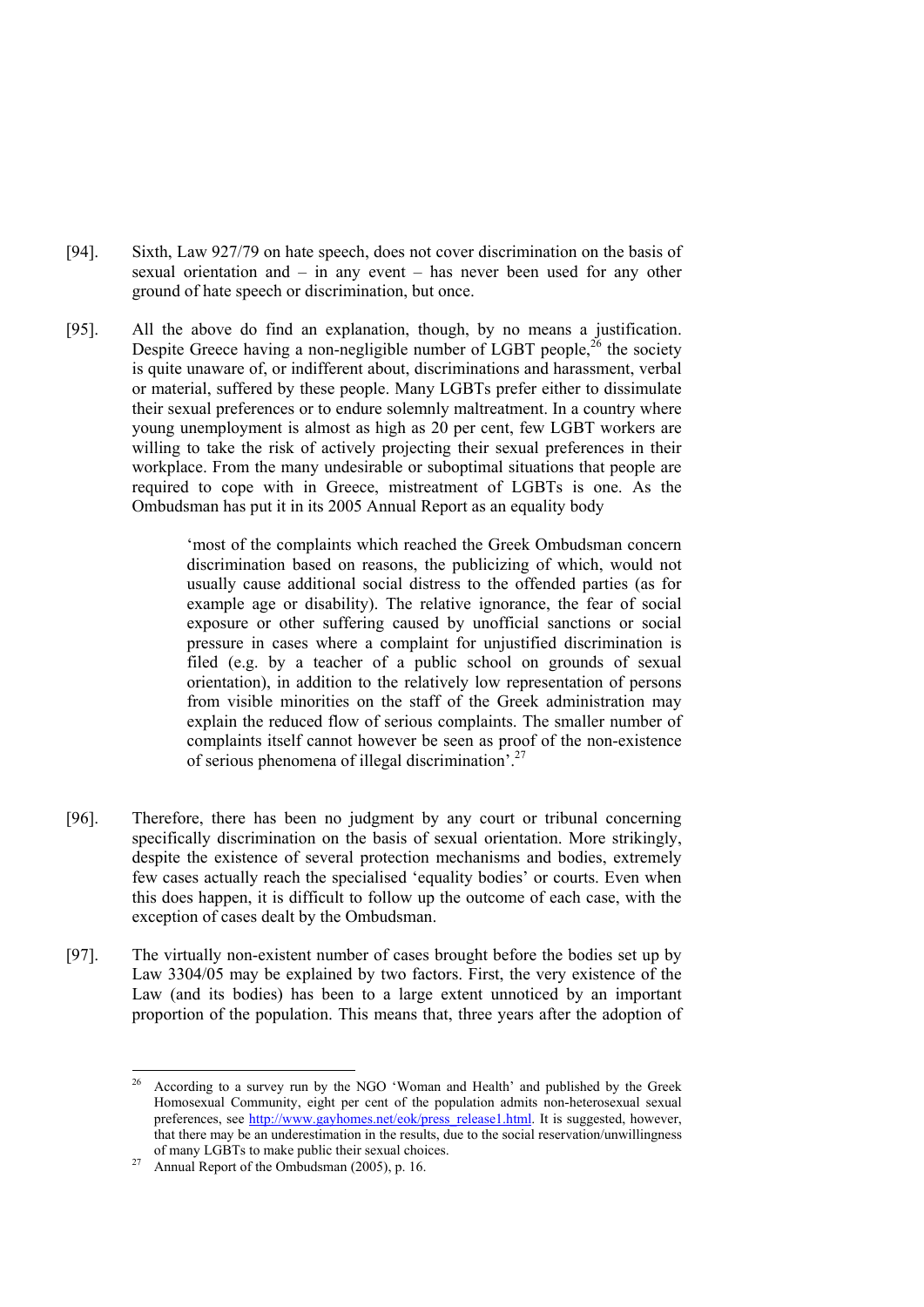the law, the three equality bodies and the  $ECOSOC<sub>1</sub><sup>28</sup>$  all charged with disseminating the law, as well as the NGOs involved, are doing poorly. Second, in many occasions people (or organisations) who do know about the Law, prefer to invoke it before European Institutions (the Commission and/or the Parliament) or to use as a means of political pressure (high visibility – low cost), rather than making use of the procedural rights recognised by the Law. This shows a fundamental distrust for the procedures and bodies involved – which may be justified in view of the very poor visibility, let alone effectiveness, of these bodies (again, the Ombudsman may be the only exception).

- [98]. A further observation, which in part explains the fact that the organisations involved are not as active as one would expect, is that they often are 'one door, many doorbells', i.e. the same persons bear various labels and are charged with all sorts of responsibilities and functions.
- [99]. Finally, the active role of the Greek Orthodox Church in social and political life acts as an important obstacle to opening up the debate about sexual orientation. This situation has been worsened after the 2007 parliamentary elections when, for the first time ever, an ultra-right populist/traditionalist party got several parliament seats, while the governing right-wing party has a mere one seat majority.
- [100]. In the medium term, however, things could evolve. For one thing, the head of the Greek Orthodox Church has been replaced in the course of February 2008. Moreover, the socialist party, now in opposition, has put forward a draft law recognising free union between persons of both the same and opposite sex.<sup>29</sup> The moderate communist party has even called for an actual right to marriage, provoking a storm of reactions both from clergymen and conservative politicians.<sup>30</sup> Further dissemination of the antidiscrimination Law 3304/05 is expected to lead to some individual cases being decided. These could serve as benchmarks for future regulation.

<sup>28</sup> ECOSOC is specifically charged by Art. 18 of Law 3304/05 to disseminate into society the precise content of 'equal treatment' and the possibilities opened up by the Law for safeguarding such treatment. The ECOSOC, however, has been only moderately active in this

direction and, judging from the effects, quite interference.<br>See their programmatic framework of 2007, p.77, available at  $\frac{http://www.pasok.gr/portal/gr/p000F4240/Data/Binder1.pdf.$ 

 $\frac{30}{\text{See http://openitnow.blogspot.com/2005/07/e.html}}$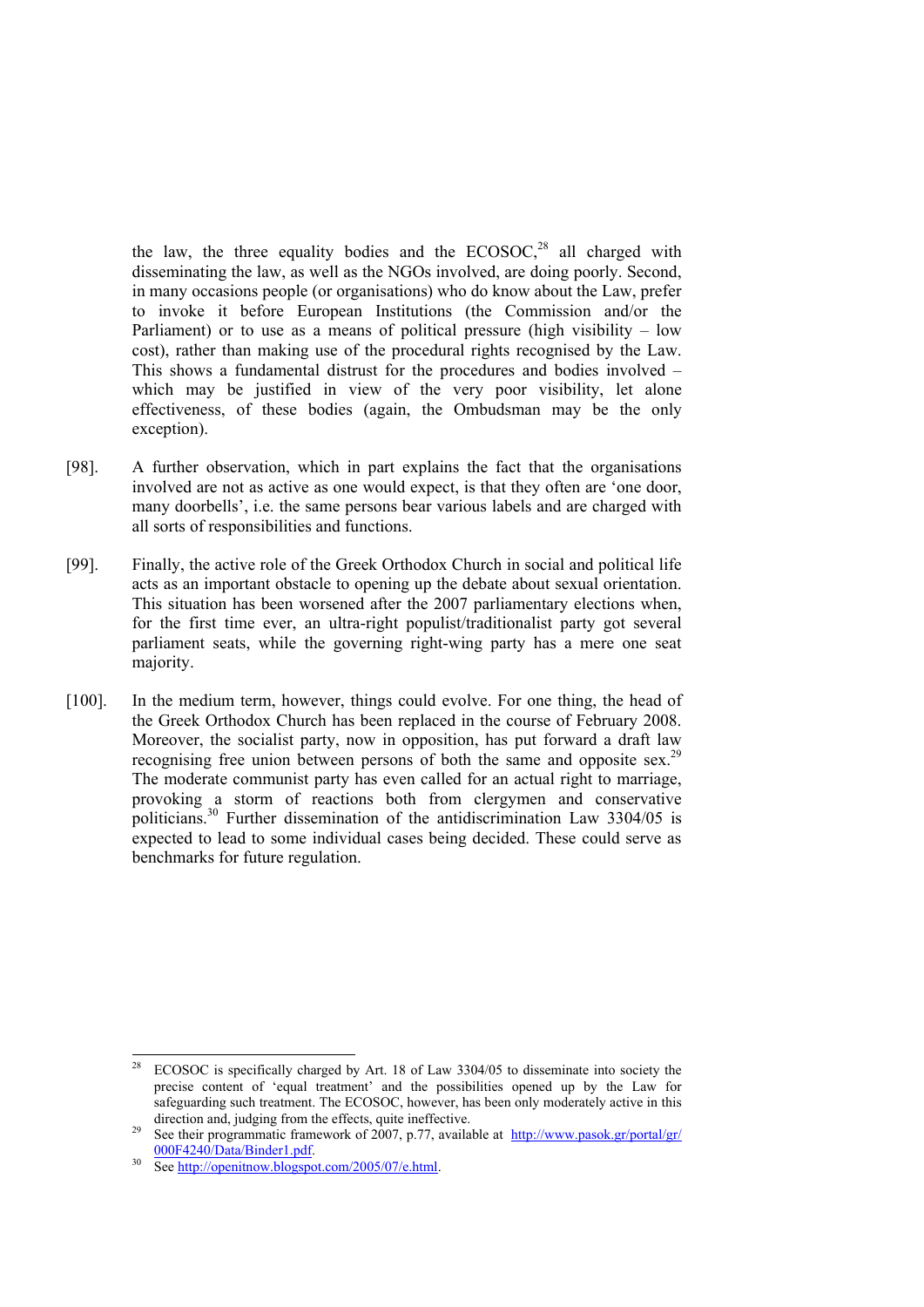# Annex 1 – Presentation of case law

No relevant cases are to be found, in any of the categories contemplated by the present study.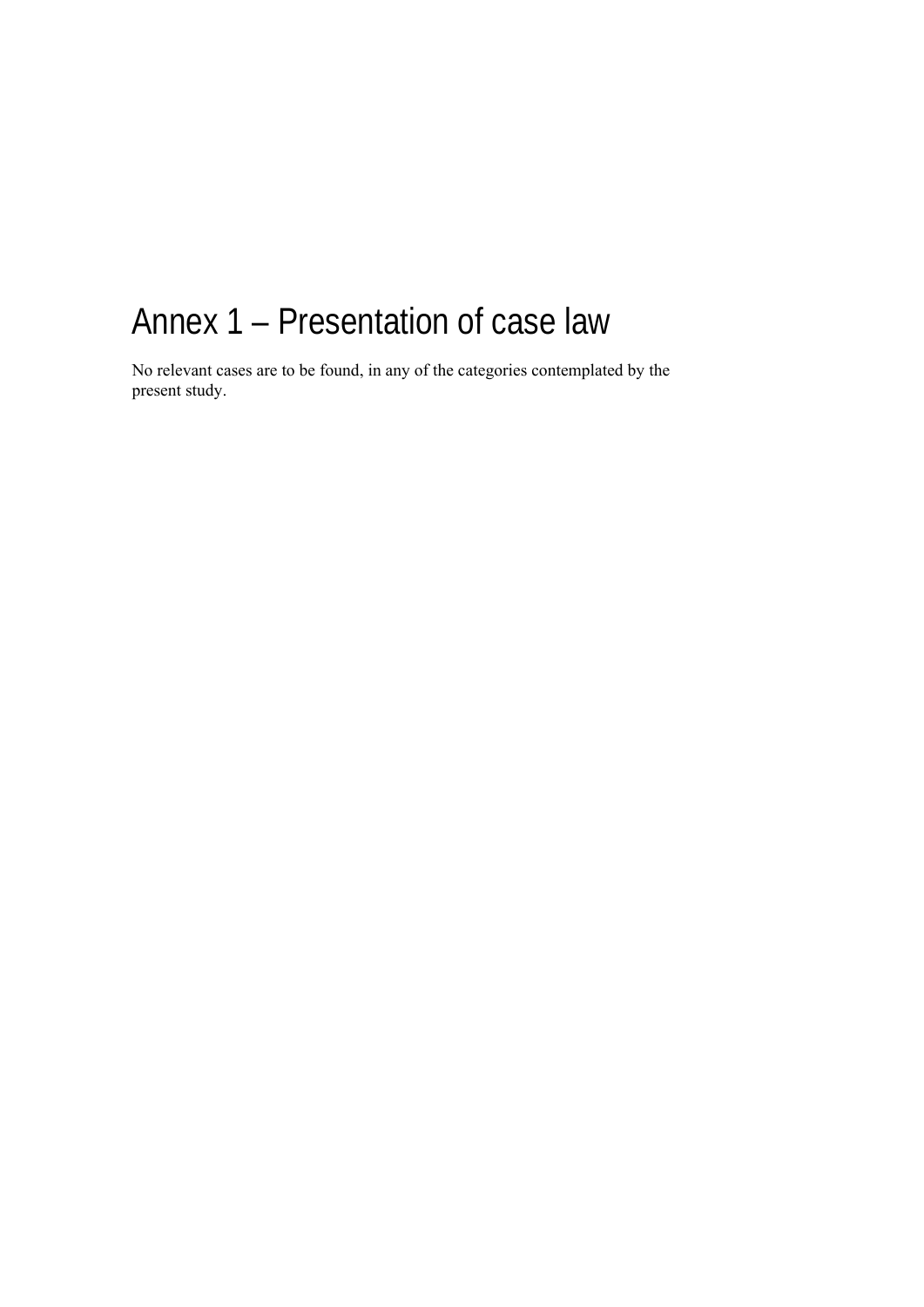# Annex 2 - Statistics

Table A: Implementation of Employment Directive 2000/78/EC

|                                                                                                                                                                                                                                                                                  | 2000             | 2001             | 2002             | 2003             | 2004             | 2005                             | 2006         | 2007                    |
|----------------------------------------------------------------------------------------------------------------------------------------------------------------------------------------------------------------------------------------------------------------------------------|------------------|------------------|------------------|------------------|------------------|----------------------------------|--------------|-------------------------|
| Total complaints of<br>discrimination on the<br>ground of sexual<br>orientation (equality<br>body, tribunals, courts<br>etc.): if possible<br>disaggregated according<br>to social areas of<br>discrimination<br>(employment,<br>education, housing,<br>goods and services etc.) | $\mathbf{0}$     | $\boldsymbol{0}$ | $\mathbf{0}$     | $\mathbf{0}$     | $\mathbf{0}$     | Ombudsman<br>Case n<br>2967/2005 | $\mathbf{0}$ | Not<br>available        |
| Total finding of<br>Discrimination<br>confirmed (by equality<br>body, tribunals, courts<br>etc.): if possible<br>disaggregated according<br>to social areas of<br>discrimination<br>(employment,<br>education, housing,<br>goods and services etc.)                              | $\boldsymbol{0}$ | $\boldsymbol{0}$ | $\boldsymbol{0}$ | $\boldsymbol{0}$ | $\boldsymbol{0}$ | $\boldsymbol{0}$                 | $\mathbf{0}$ | <b>Not</b><br>available |
| National Number of<br>sanctions/compensation<br>payments issued (by<br>courts, tribunals,<br>equality bodies etc.): if<br>possible disaggregated<br>according to social<br>areas of discrimination<br>(employment,<br>education, housing,<br>goods and services etc.)            | $\theta$         | $\mathbf{0}$     | $\overline{0}$   | $\mathbf{0}$     | $\overline{0}$   | $\boldsymbol{0}$                 | $\mathbf{0}$ | <b>Not</b><br>available |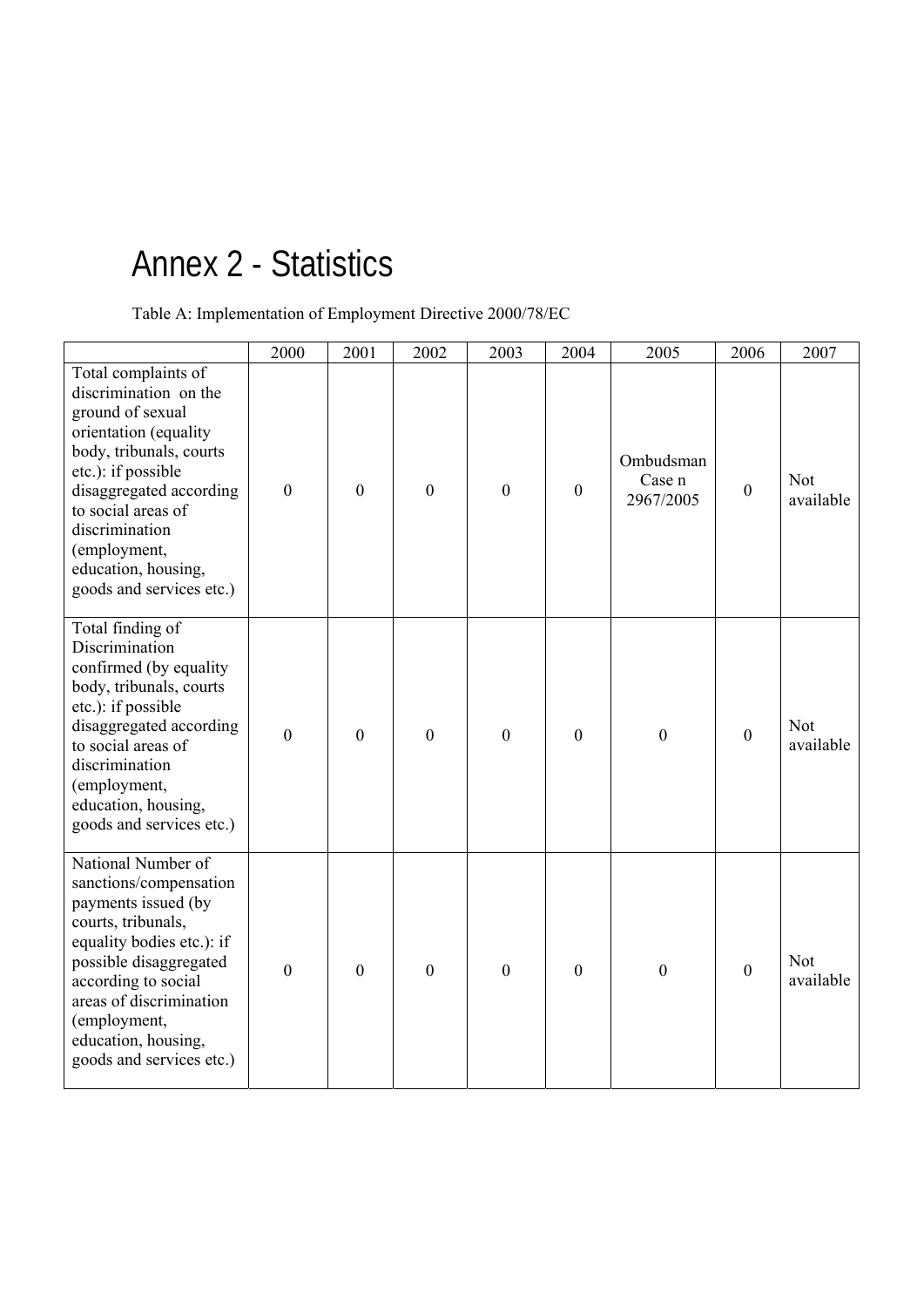| National range of<br>sanctions/compensation<br>payments (by courts,<br>tribunals, equality<br>bodies etc.): if possible<br>disaggregated according<br>to social areas of |  |  |  | <b>Not</b><br>available |
|--------------------------------------------------------------------------------------------------------------------------------------------------------------------------|--|--|--|-------------------------|
| discrimination                                                                                                                                                           |  |  |  |                         |
| (employment,                                                                                                                                                             |  |  |  |                         |
| education, housing,                                                                                                                                                      |  |  |  |                         |
| goods and services etc.)                                                                                                                                                 |  |  |  |                         |
|                                                                                                                                                                          |  |  |  |                         |

Table B: Freedom of Movement

|                                                                                                                                                                                                                                                                                                                                   | 2000             | 2001                    | 2002                    | 2003                    | 2004                    | 2005                    | 2006                    | 2007                    |
|-----------------------------------------------------------------------------------------------------------------------------------------------------------------------------------------------------------------------------------------------------------------------------------------------------------------------------------|------------------|-------------------------|-------------------------|-------------------------|-------------------------|-------------------------|-------------------------|-------------------------|
| Number of LGBT<br>partners of EU<br>citizens residing in<br>your country falling<br>under Directive<br>2004/38/EC (i.e.,<br>LGBT partners<br>having exercised<br>their freedom of<br>movement as<br>granted to family<br>members of EU<br>citizens, whether<br>under Directive<br>2004/38/EC or<br>under previous<br>instruments) | $\overline{0}$   | $\overline{0}$          | $\mathbf{0}$            | $\mathbf{0}$            | $\mathbf{0}$            | $\mathbf{0}$            | $\theta$                | $\theta$                |
| Number of LGBT<br>partners who<br>claimed their right to<br>residence but were<br>denied this right                                                                                                                                                                                                                               | Not<br>available | <b>Not</b><br>available | <b>Not</b><br>available | <b>Not</b><br>available | <b>Not</b><br>available | <b>Not</b><br>available | <b>Not</b><br>available | <b>Not</b><br>available |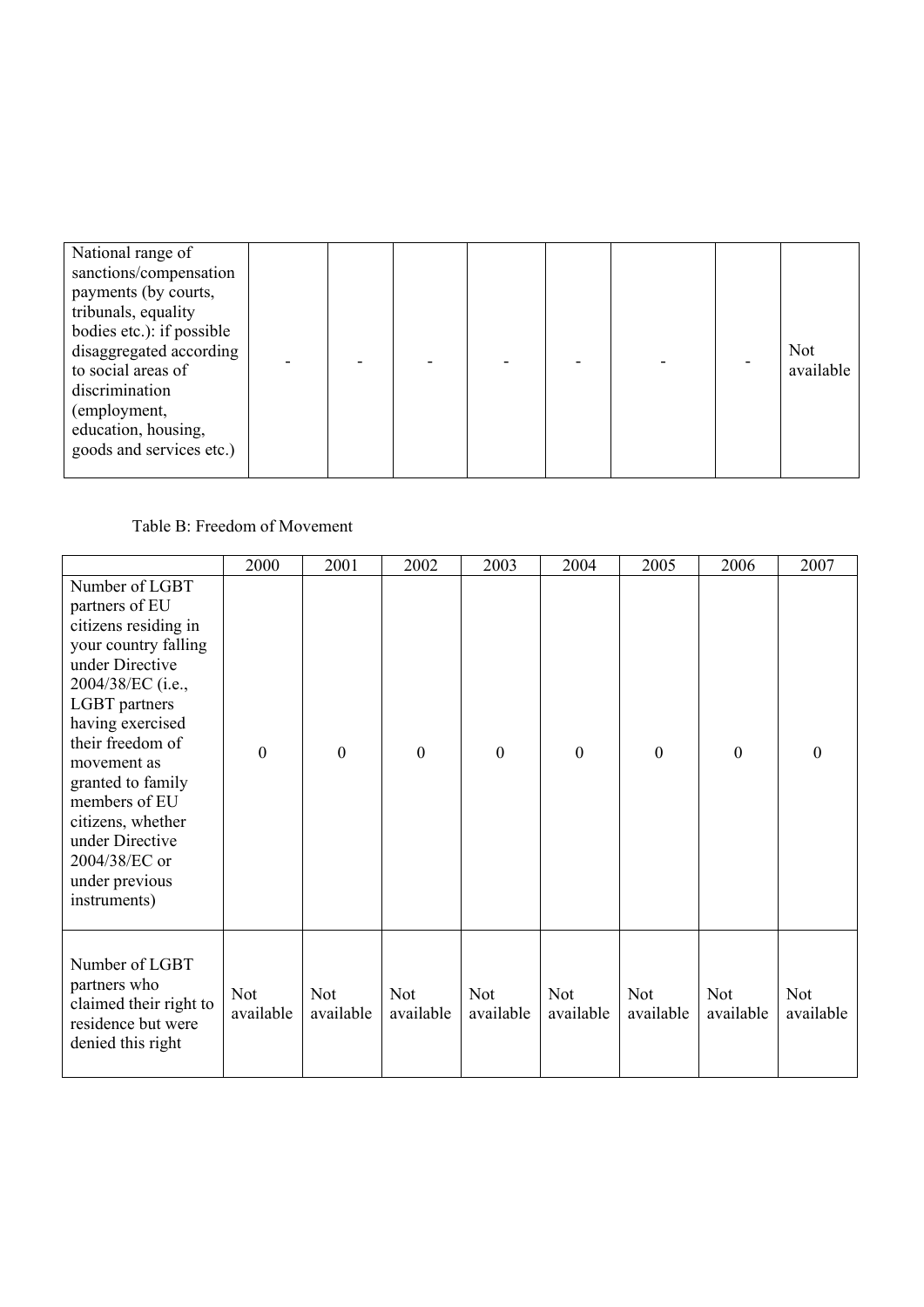|                                                                                                                                                                                                       | 2000                    | 2001                    | 2002                    | 2003                    | 2004             | 2005             | 2006                    | 2007                    |
|-------------------------------------------------------------------------------------------------------------------------------------------------------------------------------------------------------|-------------------------|-------------------------|-------------------------|-------------------------|------------------|------------------|-------------------------|-------------------------|
| Number of LGBT<br>individuals<br>benefiting from<br>asylum/subsidiary<br>protection due to<br>persecution on the<br>ground of sexual<br>orientation                                                   | <b>Not</b><br>available | <b>Not</b><br>available | Not<br>available        | Not<br>available        | Not<br>available | Not<br>available | Not<br>available        | <b>Not</b><br>available |
| Number of LGBT<br>individuals who<br>were denied the<br>right to asylum or<br>to subsidiary<br>protection despite<br>having invoked the<br>fear of persecution<br>on grounds of<br>sexual orientation | <b>Not</b><br>available | <b>Not</b><br>available | <b>Not</b><br>available | <b>Not</b><br>available | Not<br>available | Not<br>available | <b>Not</b><br>available | <b>Not</b><br>available |

#### Table C: Asylum and subsidiary protection

|                                                                                                                                                                                  | 2000                    | 2001             | 2002                    | 2003                    | 2004                    | 2005                    | 2006                    | 2007                    |
|----------------------------------------------------------------------------------------------------------------------------------------------------------------------------------|-------------------------|------------------|-------------------------|-------------------------|-------------------------|-------------------------|-------------------------|-------------------------|
| Number of LGBT<br>partners of persons<br>enjoying refugee/<br>subsidiary<br>protection status<br>residing in your<br>country falling<br>under Art 2/h<br>Directive<br>2004/83/EC | <b>Not</b><br>available | Not<br>available | <b>Not</b><br>available | <b>Not</b><br>available | <b>Not</b><br>available | <b>Not</b><br>available | <b>Not</b><br>available | <b>Not</b><br>available |
| Number of LGBT<br>partners of persons<br>enjoying<br>refugee/subsidiary<br>protection status<br>who were denied<br>the possibility to<br>stay with their<br>partner              | <b>Not</b><br>available | Not<br>available | <b>Not</b><br>available | <b>Not</b><br>available | <b>Not</b><br>available | <b>Not</b><br>available | <b>Not</b><br>available | <b>Not</b><br>available |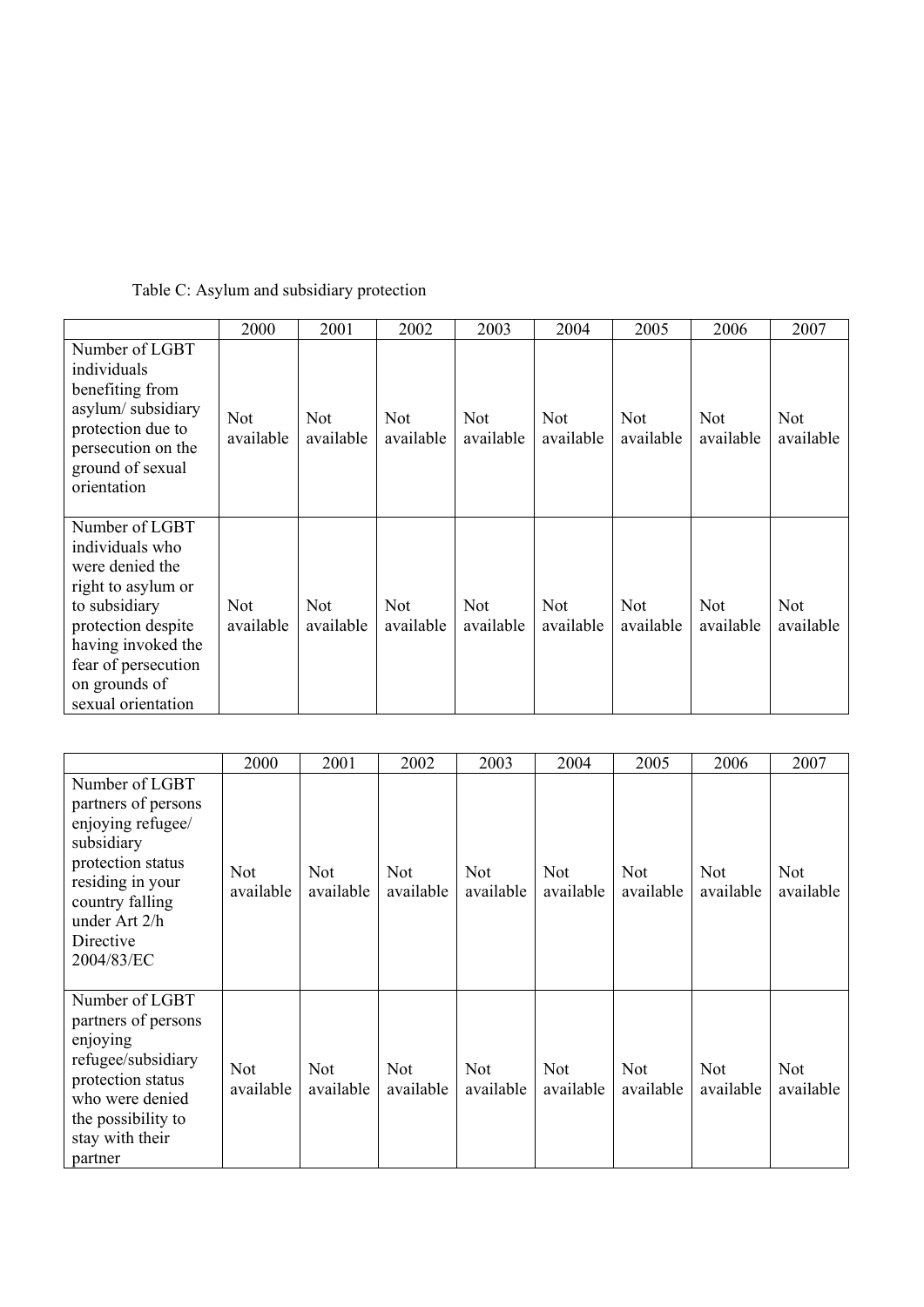|                                                                                                                                                                                    | 2000                    | 2001                    | 2002                    | 2003                    | 2004                    | 2005                    | 2006                    | 2007                    |
|------------------------------------------------------------------------------------------------------------------------------------------------------------------------------------|-------------------------|-------------------------|-------------------------|-------------------------|-------------------------|-------------------------|-------------------------|-------------------------|
| Number of<br><b>LGBT</b><br>partners of<br>third country<br>nationals<br>residing in<br>your country<br>benefiting<br>from family<br>reunification                                 | Not<br>available        | <b>Not</b><br>available | <b>Not</b><br>available | <b>Not</b><br>available | <b>Not</b><br>available | <b>Not</b><br>available | <b>Not</b><br>available | <b>Not</b><br>available |
| Number of<br><b>LGBT</b><br>partners of<br>third country<br>nationals<br>residing in<br>your country<br>who were<br>denied the<br>right to benefit<br>from family<br>reunification | <b>Not</b><br>available | <b>Not</b><br>available | <b>Not</b><br>available | <b>Not</b><br>available | <b>Not</b><br>available | <b>Not</b><br>available | <b>Not</b><br>available | <b>Not</b><br>available |

#### Table D: Family reunification

#### Table E: Freedom of assembly

|                                                                                                       | 2000     | 2001     | 2002     | 2003     | 2004     | 2005     | 2006     | 2007             |
|-------------------------------------------------------------------------------------------------------|----------|----------|----------|----------|----------|----------|----------|------------------|
| Number of<br>demonstrations in<br>favour of tolerance<br>of LGBT people,<br>gay pride parades,<br>etc | л        |          |          |          |          |          |          |                  |
| Number of<br>demonstrations<br>against tolerance of<br>LGBT people.                                   | $\theta$ | $\theta$ | $\theta$ | $\theta$ | $\theta$ | $\theta$ | $\theta$ | $\boldsymbol{0}$ |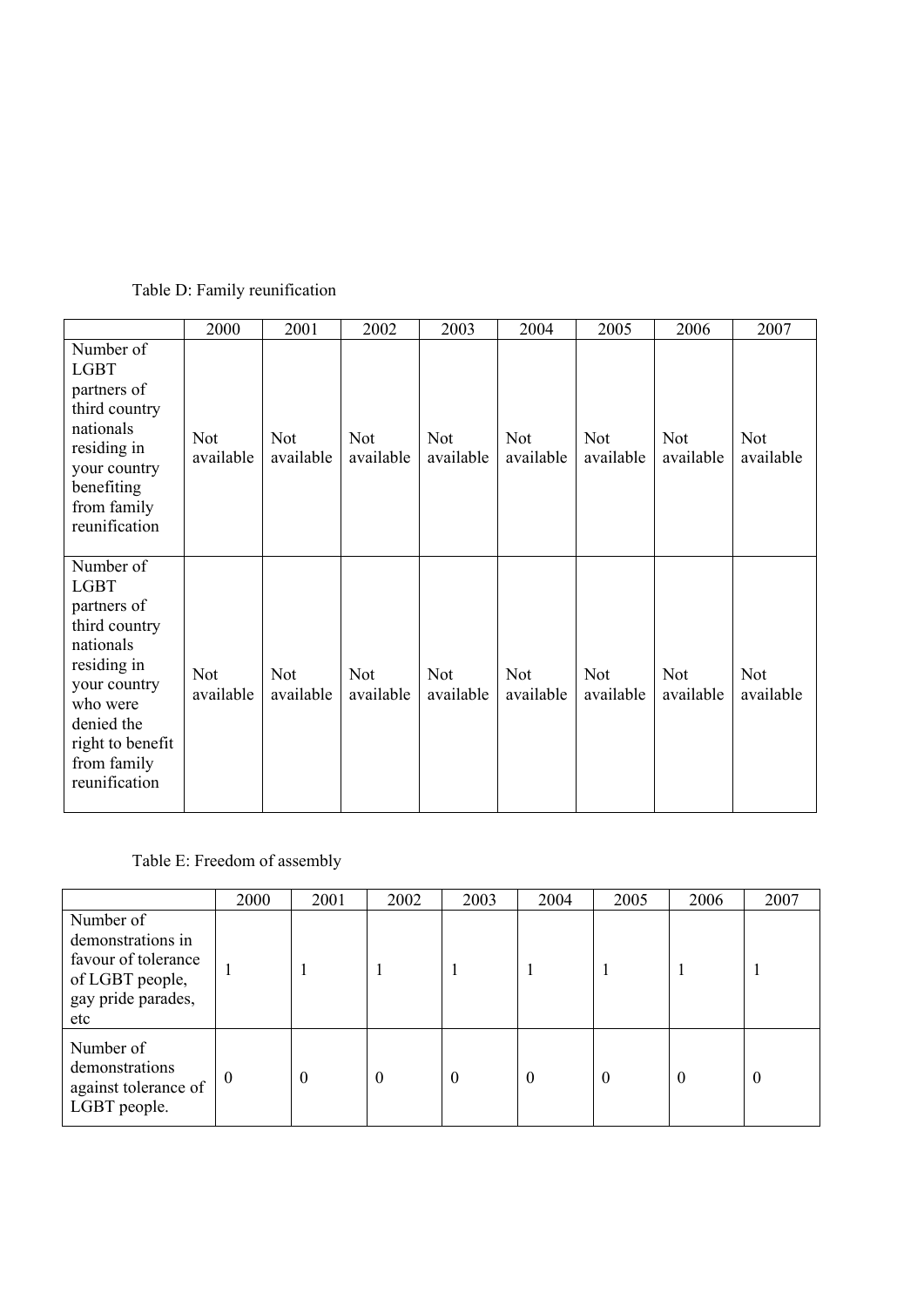| Table F: Criminal Law - Hate speech |  |
|-------------------------------------|--|
|-------------------------------------|--|

|                                                                                                                                                                                                                                                         | 2000             | 2001             | 2002         | 2003             | 2004             | 2005             | 2006             | 2007             |
|---------------------------------------------------------------------------------------------------------------------------------------------------------------------------------------------------------------------------------------------------------|------------------|------------------|--------------|------------------|------------------|------------------|------------------|------------------|
| Number of criminal<br>court cases<br>regarding<br>homophobic hate<br>speech initiated<br>(number of<br>prosecutions)                                                                                                                                    | $\boldsymbol{0}$ | $\mathbf{0}$     | $\mathbf{0}$ | $\mathbf{0}$     | $\boldsymbol{0}$ | $\boldsymbol{0}$ | $\mathbf{0}$     | $\boldsymbol{0}$ |
| Number of<br>convictions<br>regarding<br>homophobic hate<br>speech (please<br>indicate range of<br>sanctions ordered)                                                                                                                                   | $\boldsymbol{0}$ | $\boldsymbol{0}$ | $\mathbf{0}$ | $\boldsymbol{0}$ | $\boldsymbol{0}$ | $\mathbf{0}$     | $\boldsymbol{0}$ | $\mathbf{0}$     |
| Range of sanctions<br>issued for<br>homophobic hate<br>speech                                                                                                                                                                                           |                  |                  |              |                  |                  |                  |                  |                  |
| Number of non-<br>criminal court cases<br>initiated for<br>homophobic<br>statements                                                                                                                                                                     | $\boldsymbol{0}$ | $\boldsymbol{0}$ | $\mathbf{0}$ | $\mathbf{0}$     | $\boldsymbol{0}$ | $\boldsymbol{0}$ | $\boldsymbol{0}$ | $\boldsymbol{0}$ |
| Number of non-<br>criminal court cases<br>initiated for<br>homophobic<br>statements which<br>were successfully<br>completed (leading<br>to a decision in<br>favour of the<br>plaintiff, even if no<br>sanctions other than<br>symbolic were<br>imposed) |                  |                  |              |                  |                  |                  |                  |                  |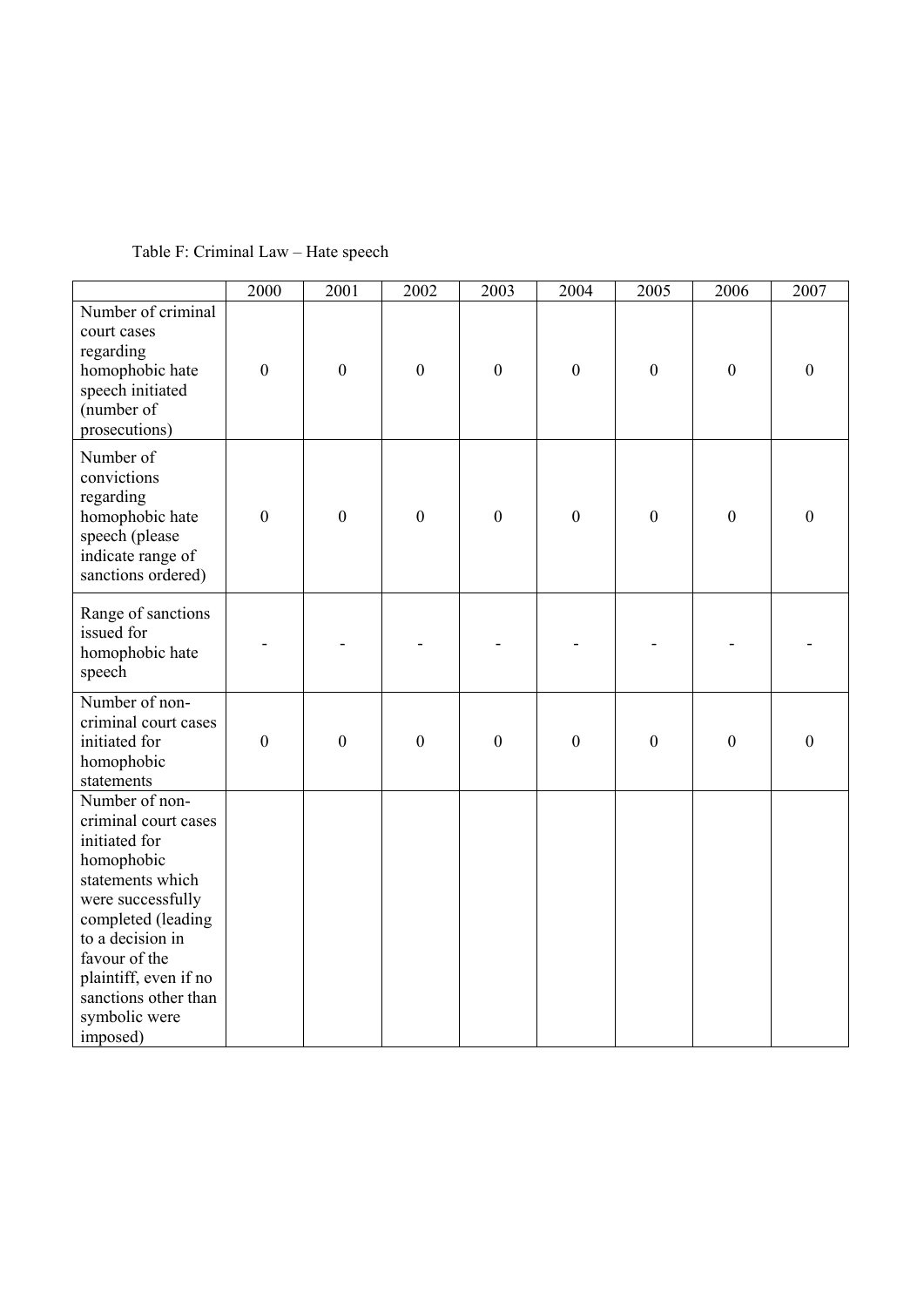|                                                                                                                                     | 2000 | 2001 | 2002     | 2003     | 2004     | 2005 | 2006 | 2007 |
|-------------------------------------------------------------------------------------------------------------------------------------|------|------|----------|----------|----------|------|------|------|
| Number of criminal<br>court decisions in<br>which homophobic<br>motivation was<br>used as an<br>aggravating factor<br>in sentencing | 0    |      | $\theta$ | $\theta$ | $\theta$ | O    | U    |      |

#### Table G: Transgender issues

|                                                                                                                | 2000 | 2001 | 2002 | 2003 | 2004 | 2005 | 2006 | 2007 |
|----------------------------------------------------------------------------------------------------------------|------|------|------|------|------|------|------|------|
| Number of name<br>changes effected<br>due to change of<br>gender                                               |      |      |      |      |      |      |      |      |
| Number of persons<br>who changed their<br>gender/sex in your<br>country under the<br>applicable<br>legislation |      |      |      |      |      |      |      |      |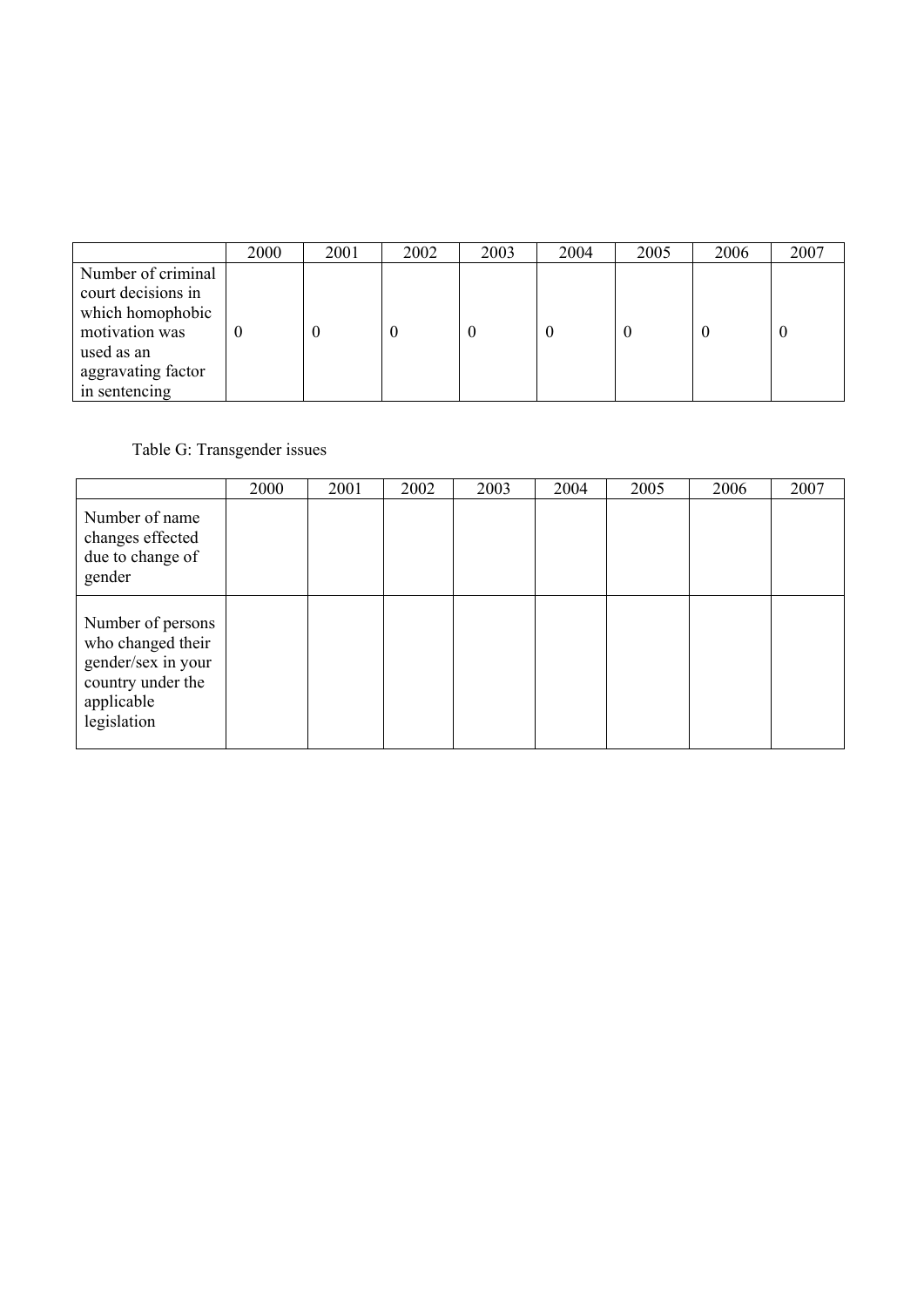# Annex 3 – Institutions consulted

| Public services                                                                                                                                                                                        | Answers<br>received | Institutional<br>role | Cases of law<br>enforcement |
|--------------------------------------------------------------------------------------------------------------------------------------------------------------------------------------------------------|---------------------|-----------------------|-----------------------------|
| The Greek Ombudsman<br>(Συνήγορος του Πολίτη)                                                                                                                                                          | $\sqrt{}$           | N3304/05              | One judged not<br>founded   |
| Labour Inspection Body<br>S.EP.E. (Σώμα Επιθεώρησης<br>Εργασίας)                                                                                                                                       | $\sqrt{}$           | N3304/05              | None                        |
| Equal Treatment Committee,<br>Ministry of Justice (Επιτροπή<br>Ίσης Μεταχείρισης, Υπουργείο<br>Δικαιοσύνης)                                                                                            | $\sqrt{}$           | N3304/05              | None                        |
| Police Press Office (Γραφείο<br>Τύπου Αστυνομίας)                                                                                                                                                      | $\sqrt{}$           |                       |                             |
| Police General department<br>(Διεύθυνση Γενικής<br>Αστυνόμευσης)                                                                                                                                       | $\sqrt{}$           |                       | None                        |
| Asylum Department, Ministry<br>of the Interior, Public<br>Administration and<br>Decentralization (Τμήμα<br>Πολιτικού Ασύλου, Υπουργείο<br>Εσωτερικών)                                                  | $\sqrt{}$           |                       | None                        |
| Department of civil and<br>municipal Status, Ministry of<br>the Interior, Public<br>Administration and<br>Decentralization (Διεύθυνση<br>Αστικής και Δημοτικής<br>Κατάστασης, Υπουργείο<br>Εσωτερικών) | $\times$            |                       | None                        |
| Department of Migration<br>Policy, Ministry of the Interior,<br>Public Administration and                                                                                                              | $\sqrt{}$           |                       | None                        |